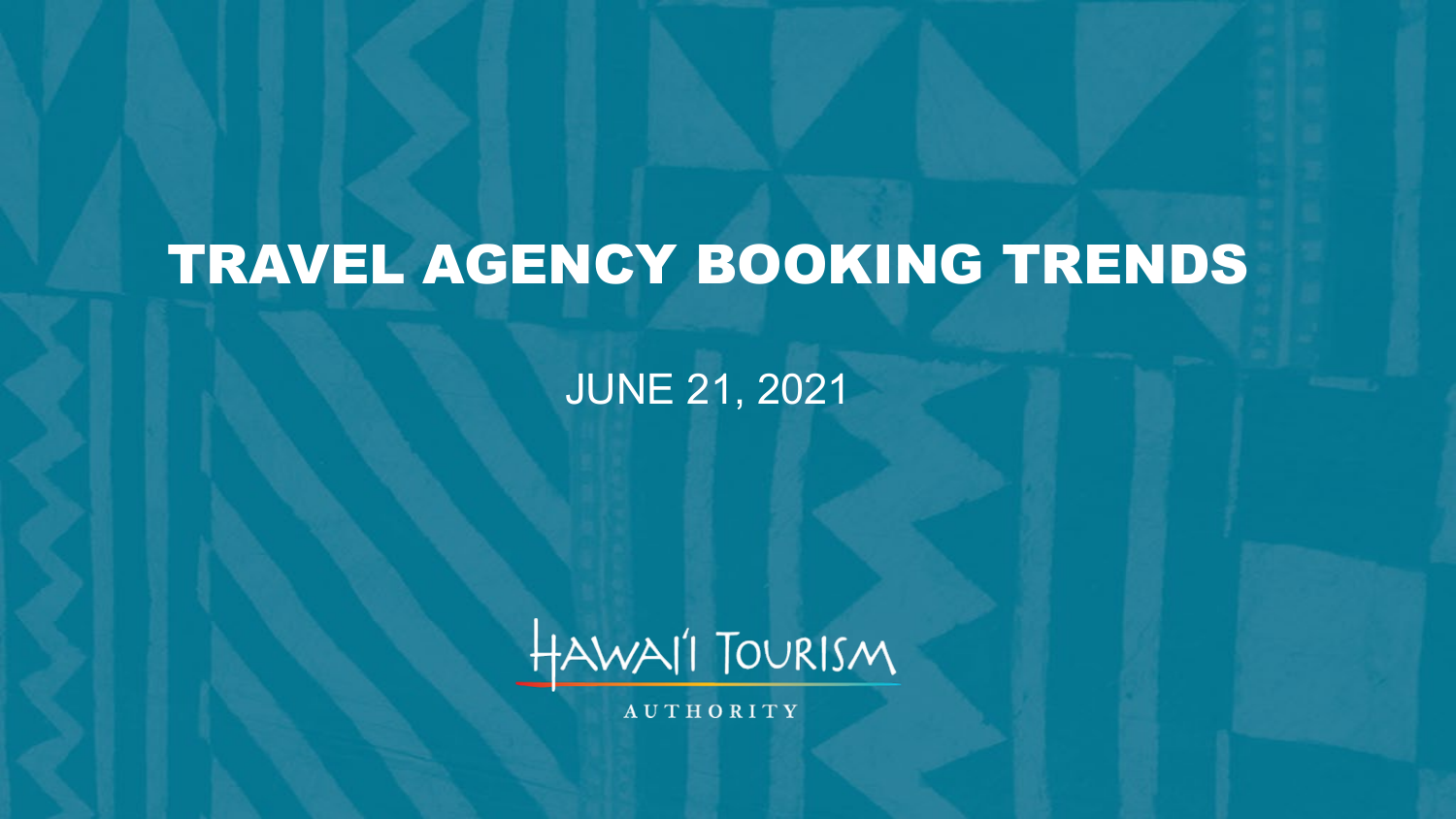### Global Agency Pro

- HTA subscribes to Global Agency Pro, an online travel distribution system consisting of Travel Agency data.
- Global Agency Pro provides access to over 90% of the world's Travel Agency airline transactions.
- The database consists of five years of historical ticketing data and one year of advance purchase data.
- The information is updated daily with a recency of two days prior to current date.

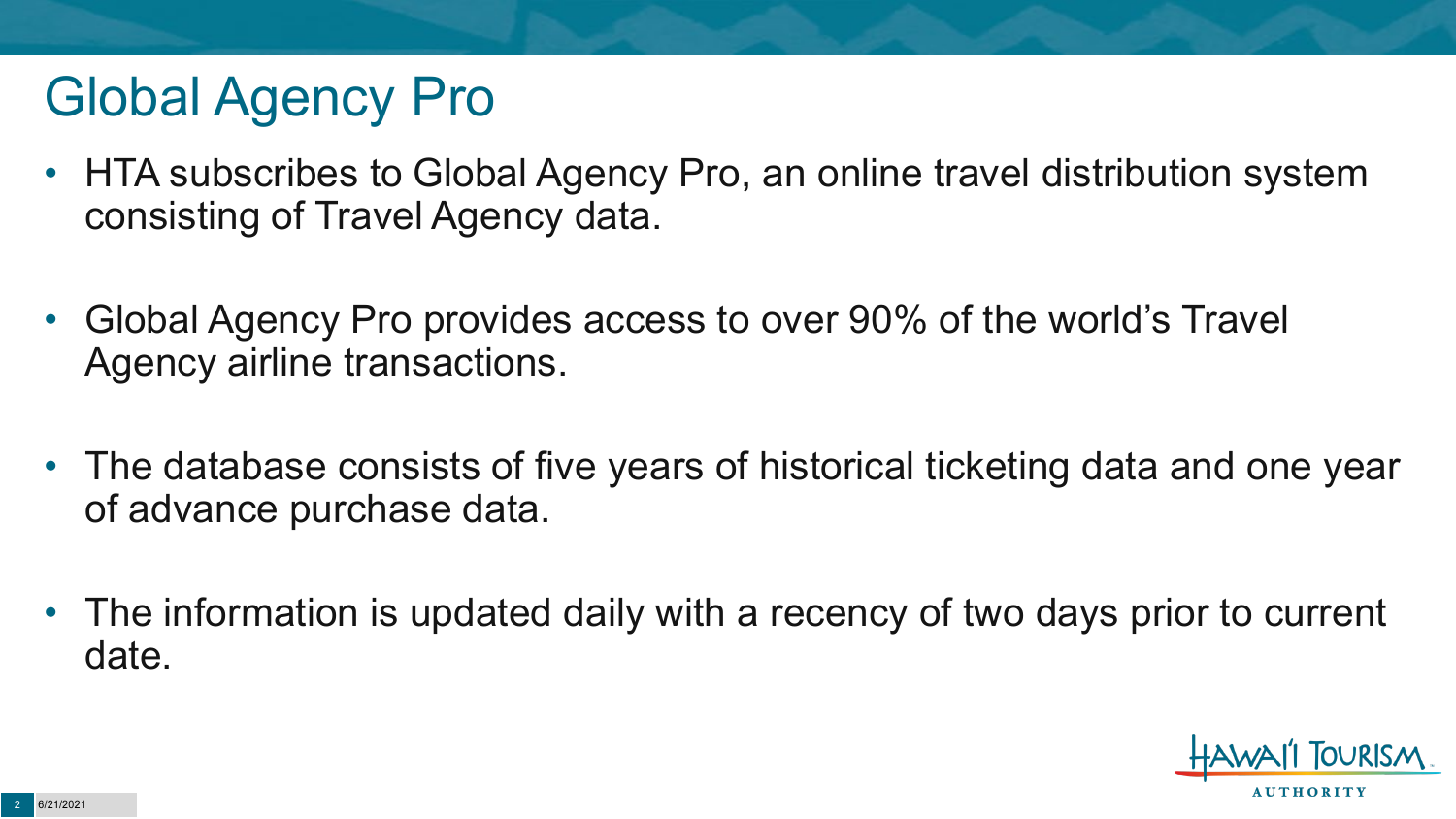## Global Agency Pro Index

#### • Bookings

– Net sum of the number of visitors (i.e., excluding Hawai'i residents and inter-island travelers) from Sales transactions counted, including Exchanges and Refunds.

#### • Booking Date

– The date on which the ticket was purchased by the passenger. Also known as the Sales Date.

#### • Travel Date

– The date on which travel is expected to take place.

#### • Point of Origin Country

– The country which contains the airport at which the ticket started.

#### • Travel Agency

– Travel Agency associated with the ticket is doing business (DBA).

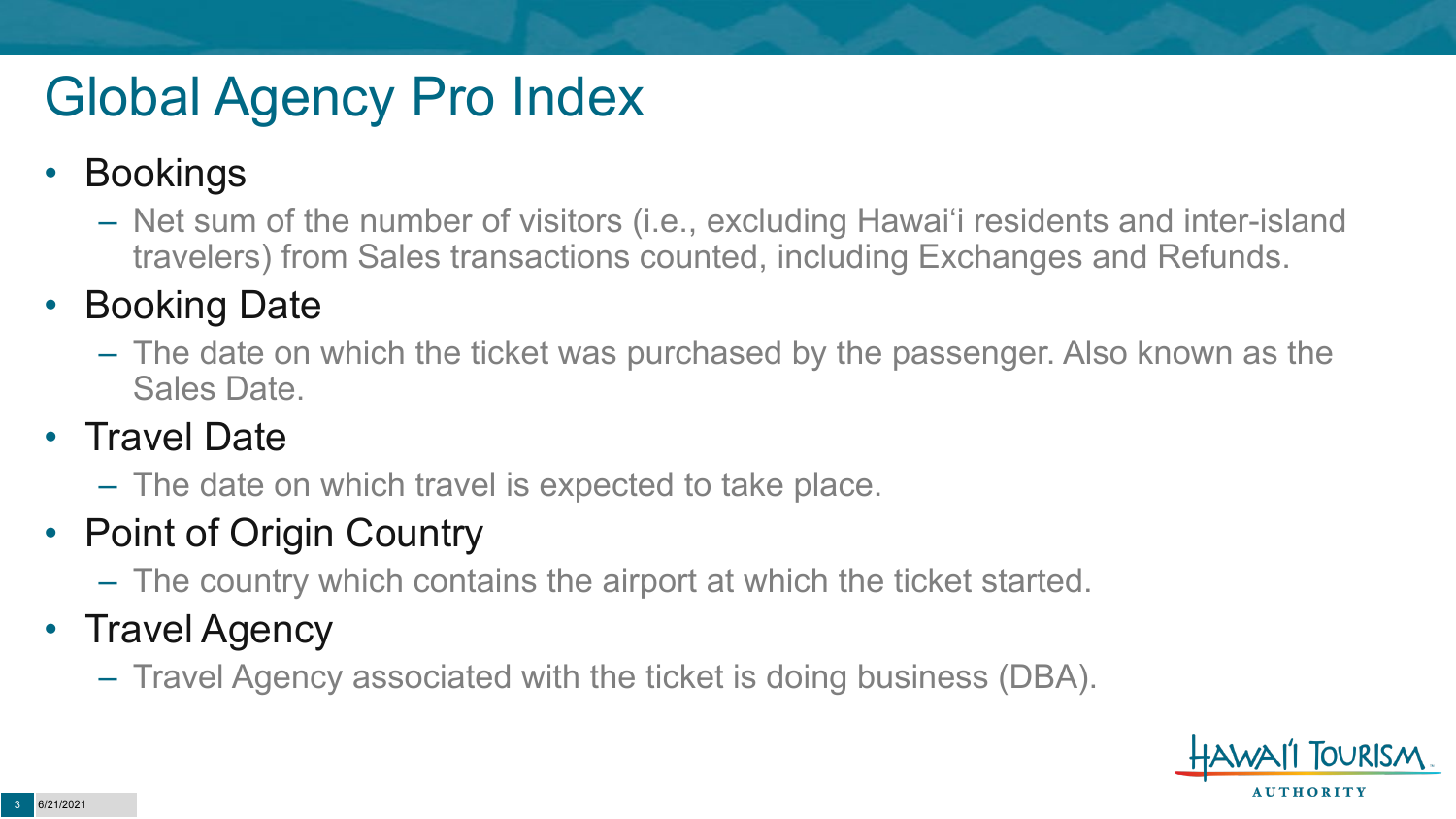US

#### Travel Agency Booking Pace for Future Arrivals, by Month

#### Travel Agency Booking Pace for Future Arrivals, by Quarter

1,695

**AUTHORITY** 

2,526

OURISM.



Source: Global Agency Pro as of 06/19/21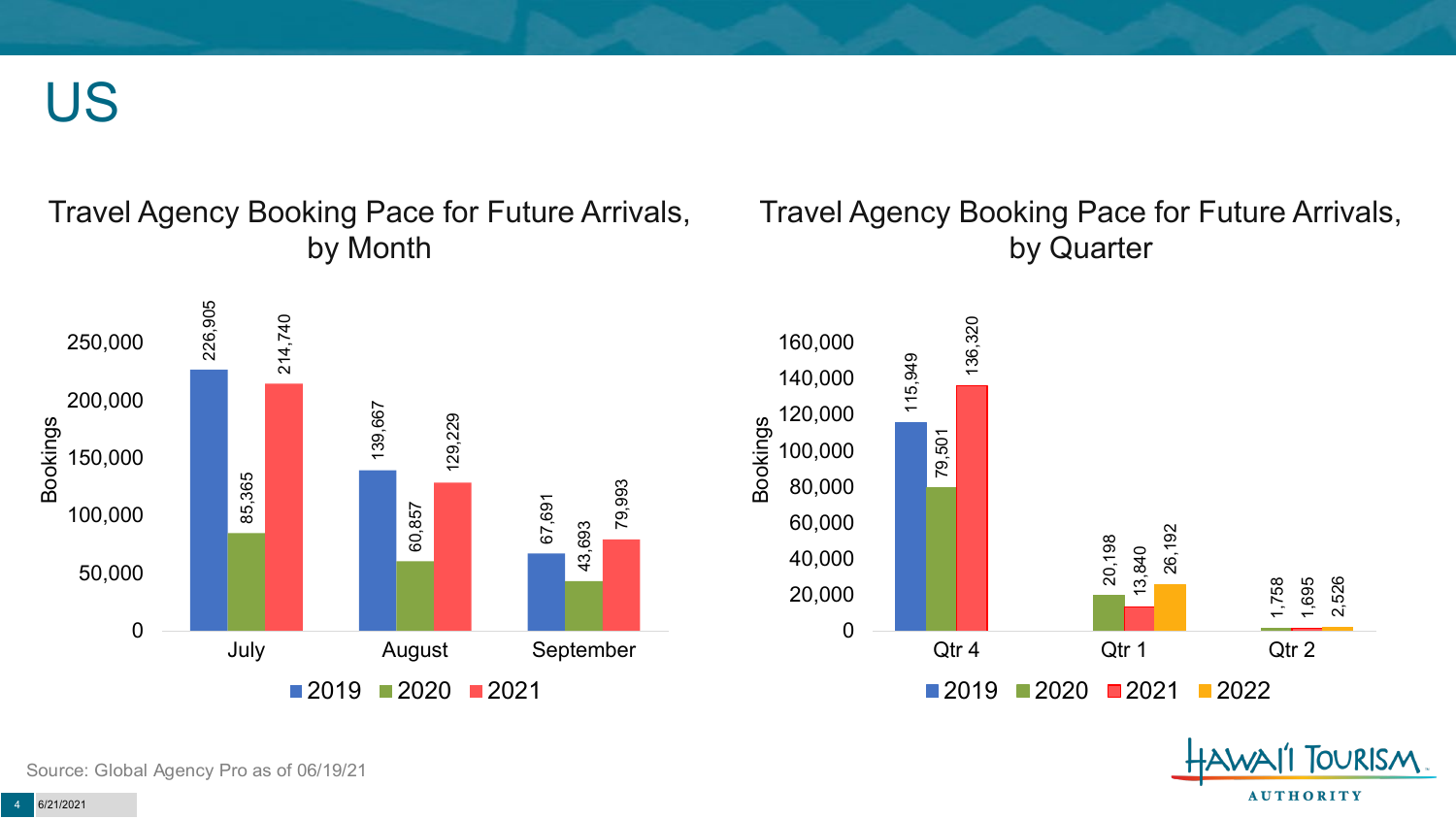

#### Travel Agency Booking Pace for Future Arrivals, by Month



#### Travel Agency Booking Pace for Future Arrivals, by Quarter



Source: Global Agency Pro as of 06/19/21

5 6/21/2021

**AUTHORITY** 

**OURISM**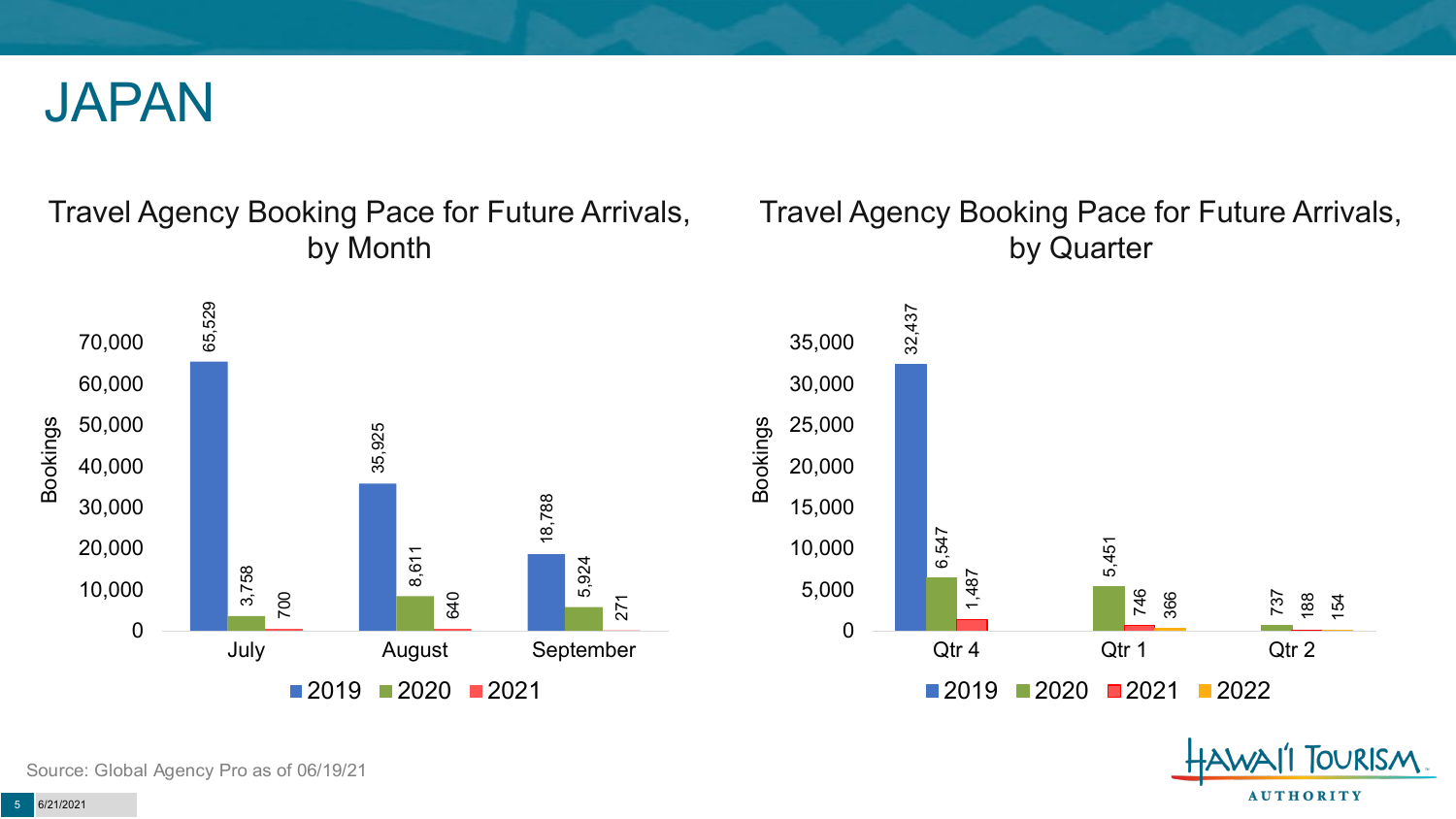#### CANADA

#### Travel Agency Booking Pace for Future Arrivals, by Month

#### Travel Agency Booking Pace for Future Arrivals, by Quarter





**TOURISM** 

**AUTHORITY** 

Source: Global Agency Pro as of 06/19/21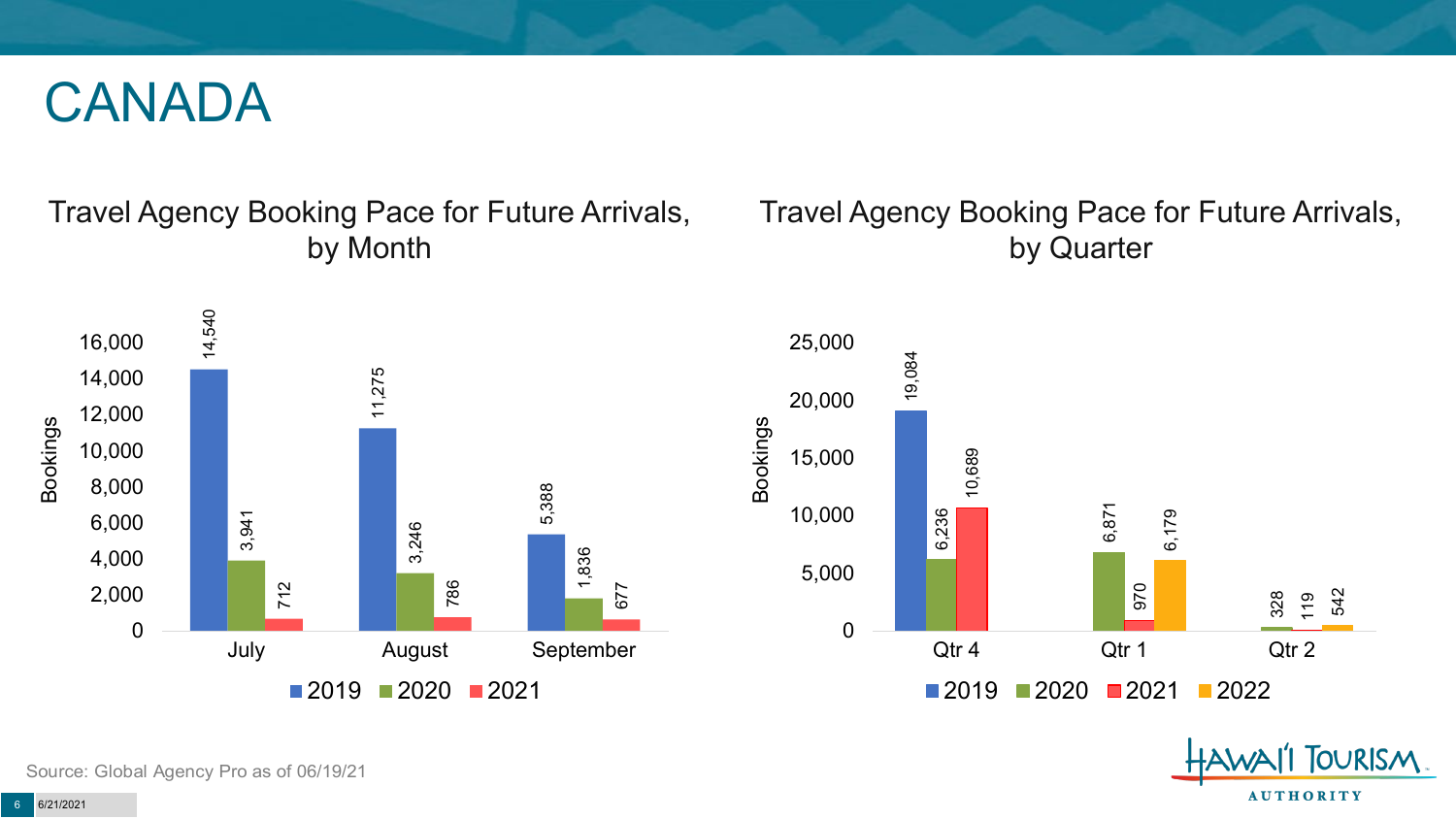#### KOREA

#### Travel Agency Booking Pace for Future Arrivals, by Month

#### Travel Agency Booking Pace for Future Arrivals, by Quarter

**FOURISM** 

**AUTHORITY** 



Source: Global Agency Pro as of 06/19/21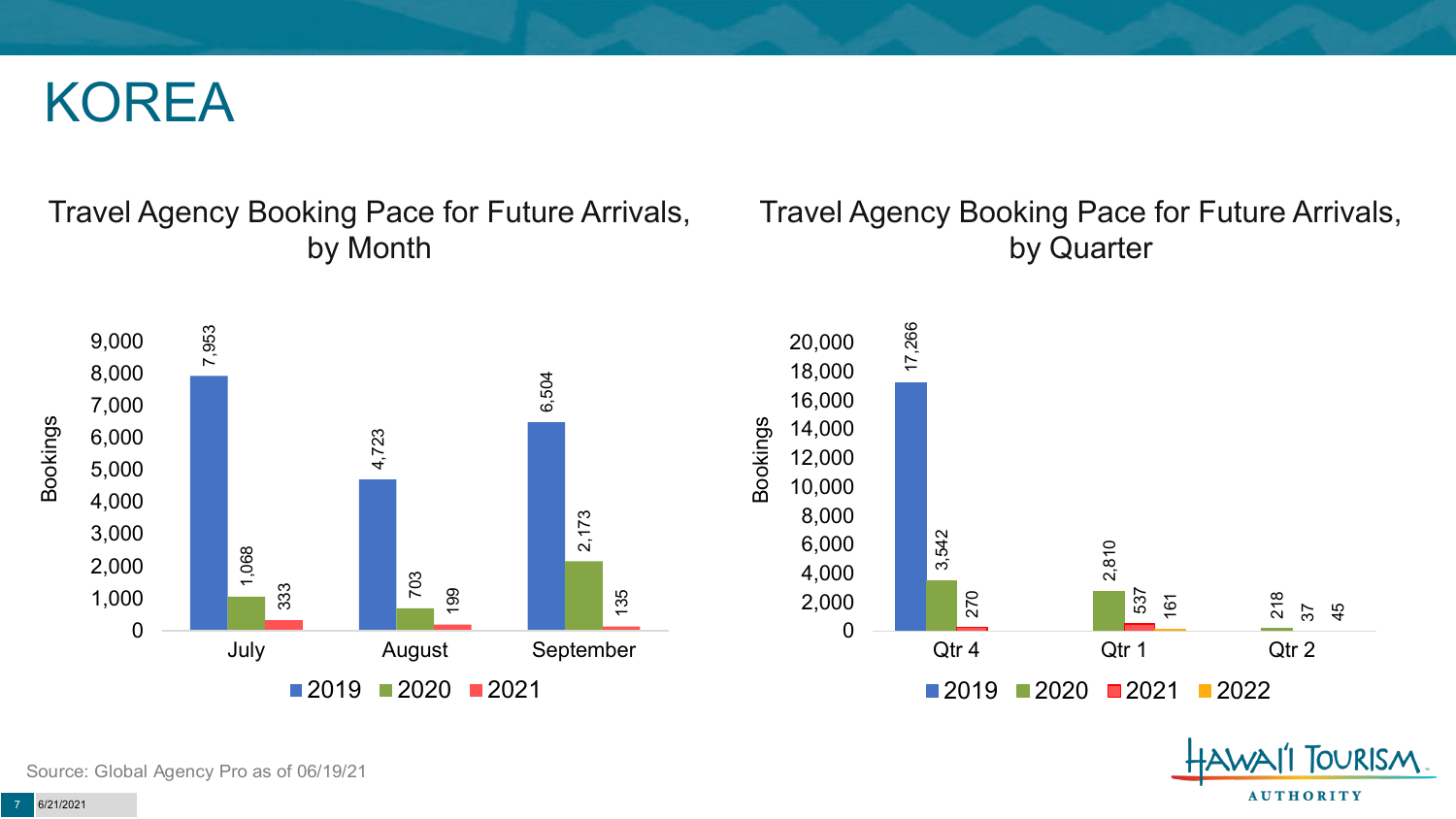#### AUSTRALIA

Travel Agency Booking Pace for Future Arrivals, by Month



#### Travel Agency Booking Pace for Future Arrivals, by Quarter



OURISM.

**AUTHORITY** 

Source: Global Agency Pro as of 06/19/21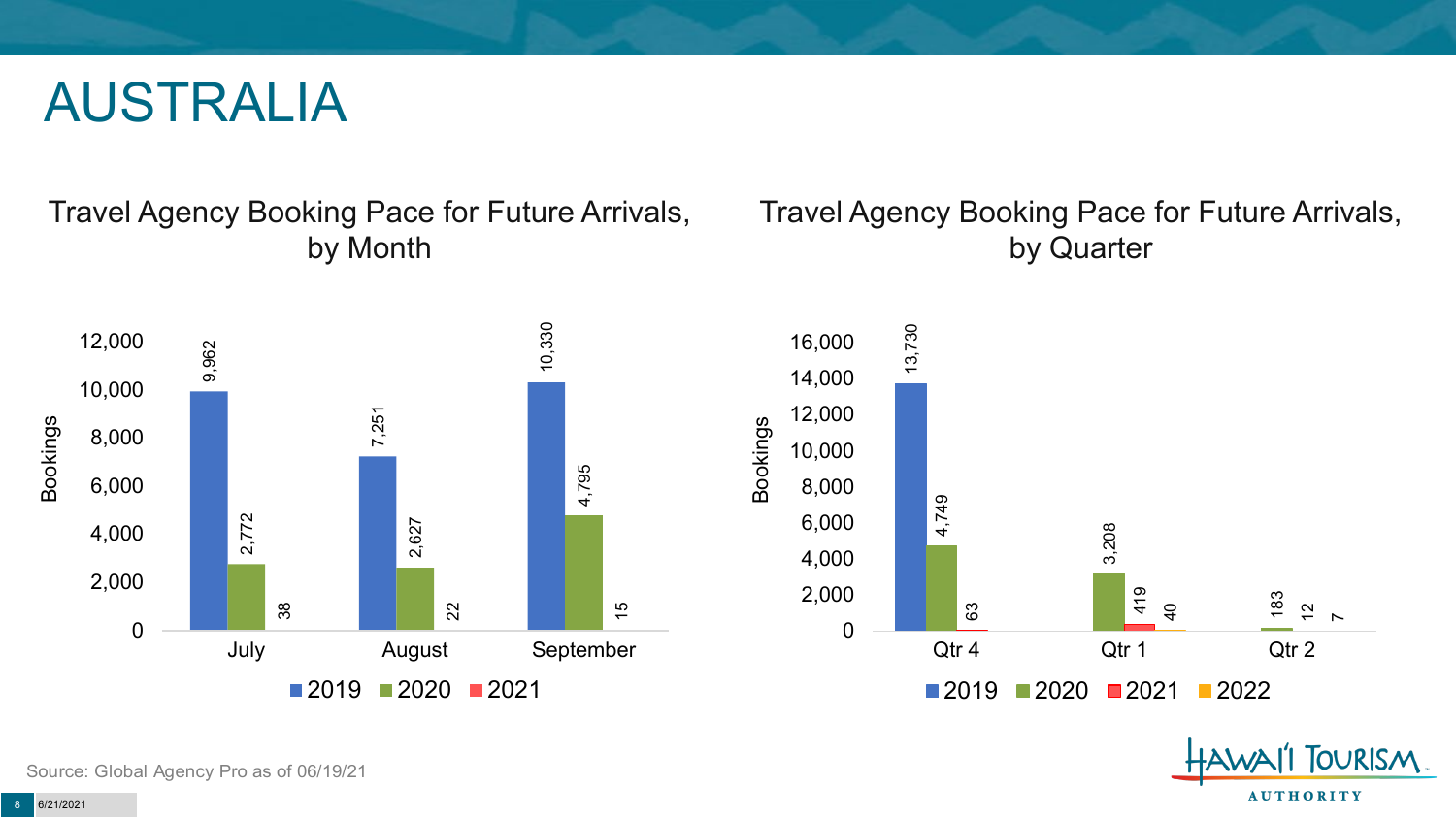## O'ahu by Month 2021



Travel Agency Booking Pace for Future Arrivals

Canada

1,008

298



60,272

60,000 70,000

Travel Agency Booking Pace for Future Arrivals Japan

 $2019$  2020 2021

July August September



245

120

6,449 5,54 2,774 1,738 1,499 302 317  $\Omega$ 1,000 2,000 3,000 4,000 5,000 6,000 7,000 July August September Bookings  $2019$  2020 2021

Source: Global Agency Pro as of 06/19/21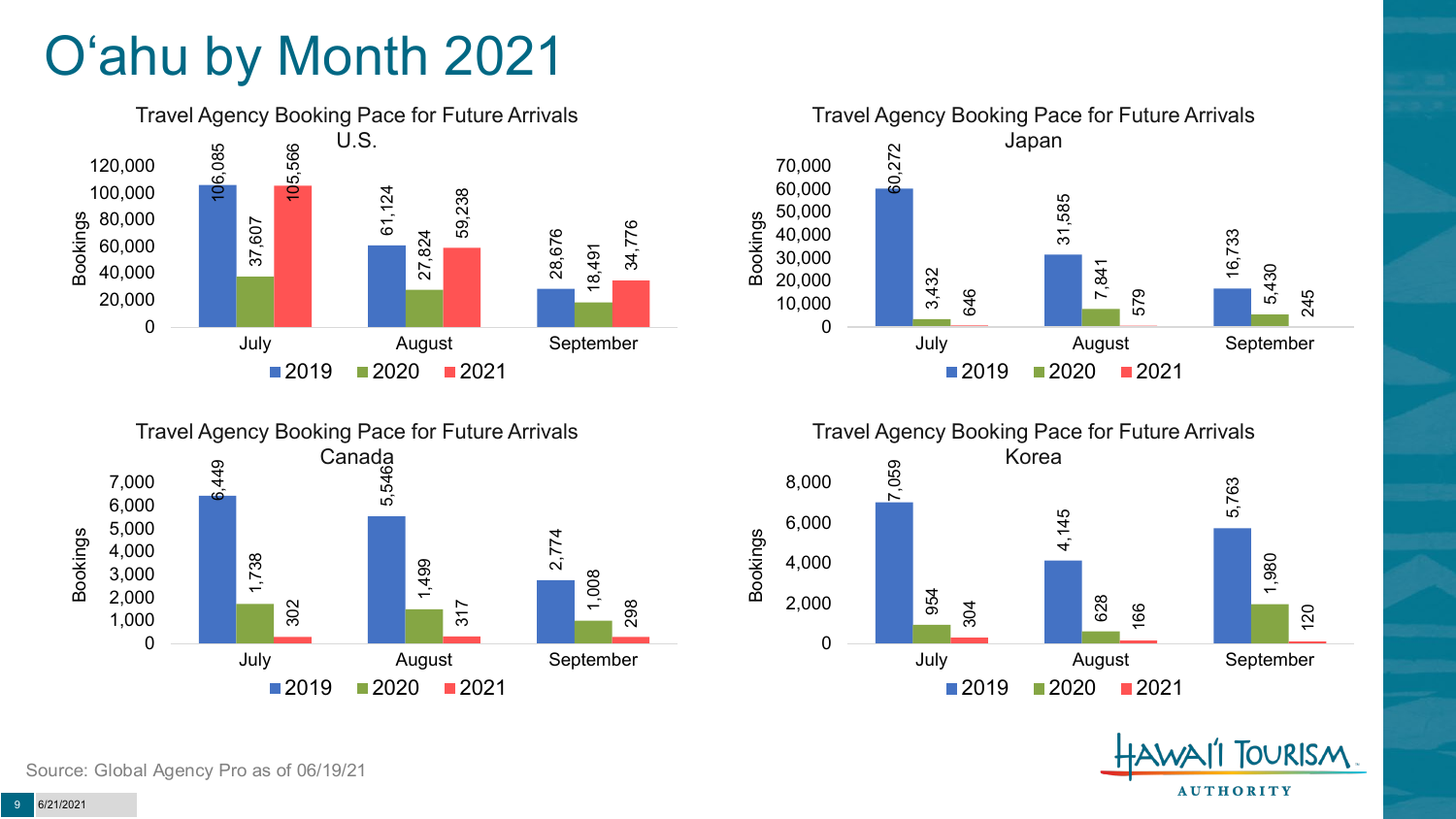## O'ahu by Month 2021 (cont.)



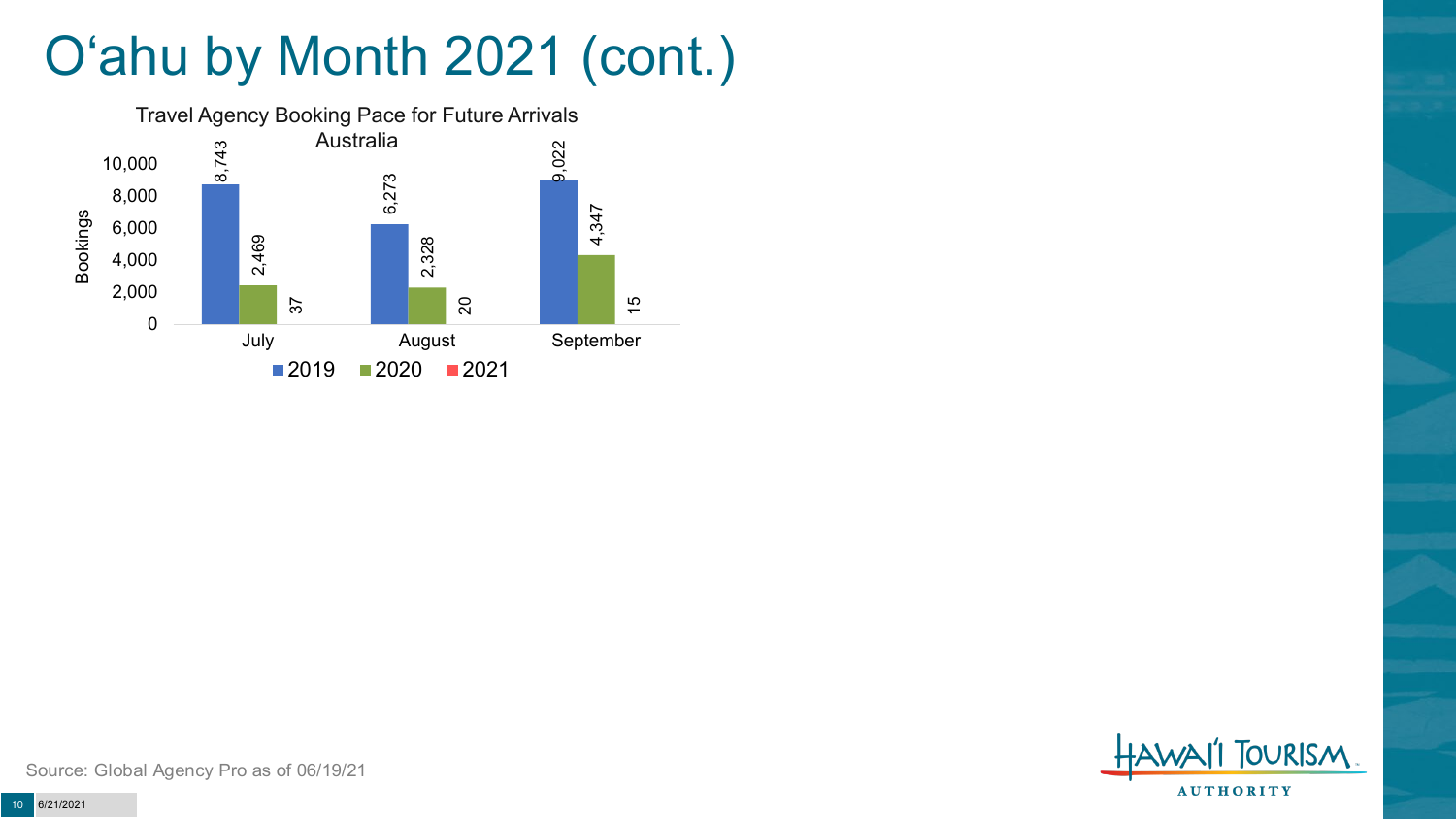#### O'ahu by Quarter 2021









**TOURISM** 

**AUTHORITY** 

Source: Global Agency Pro as of 06/19/21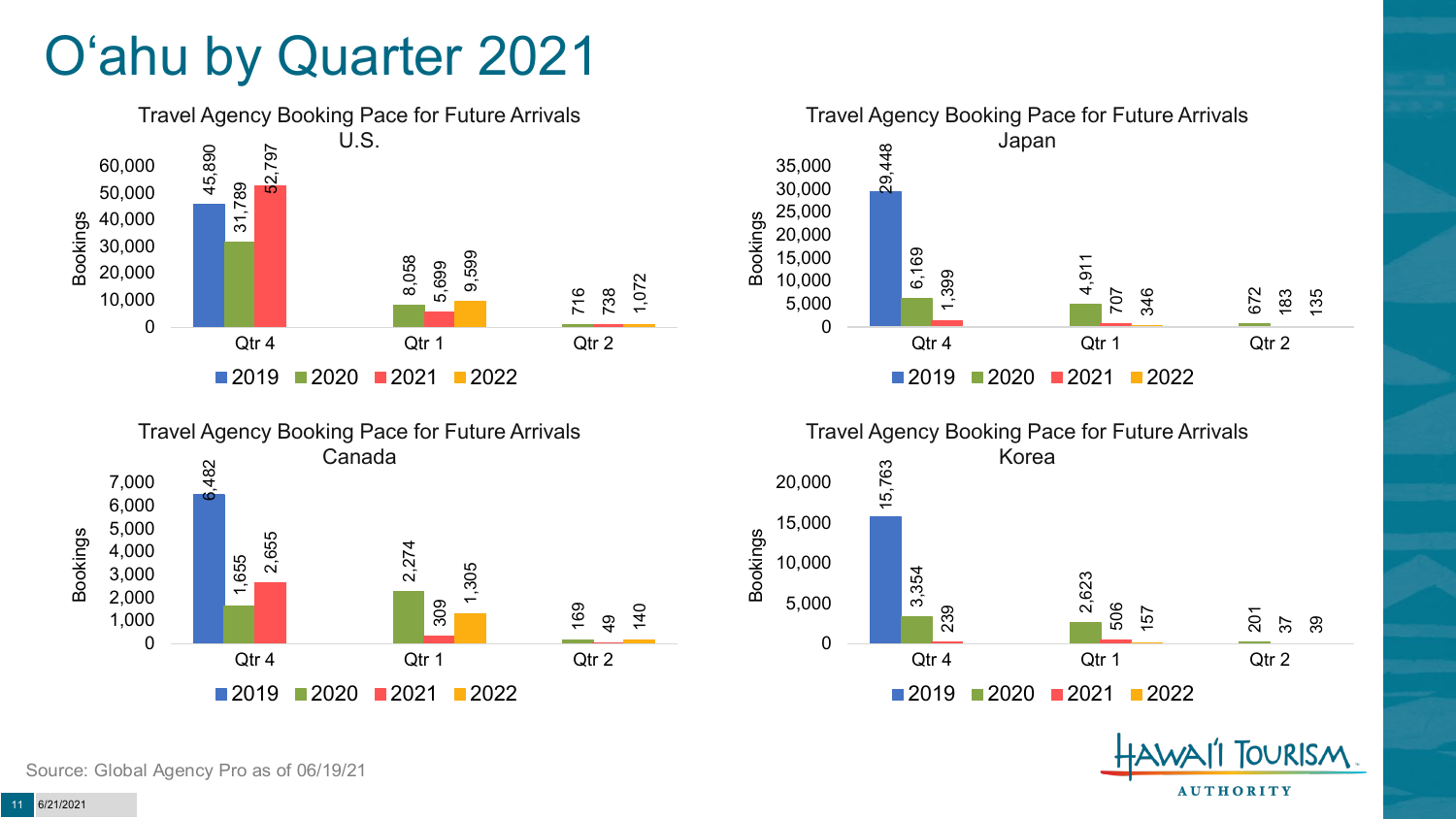#### O'ahu by Quarter 2021 (cont.)



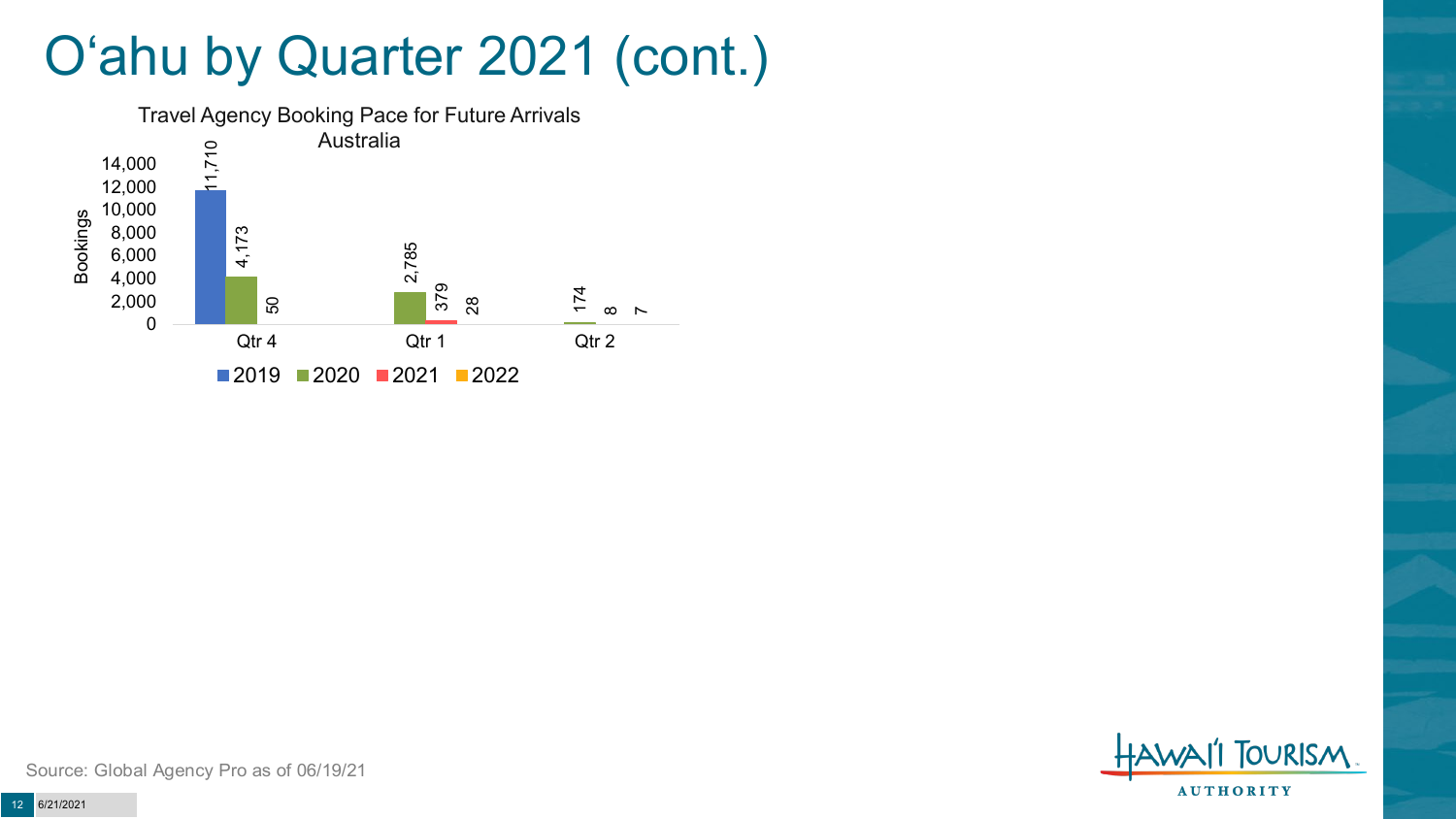### Maui by Month 2021







Travel Agency Booking Pace for Future Arrivals Korea 329 278 500 29 28 96  $\overline{\phantom{0}}$  $\frac{6}{1}$  $\circ$ 0 100 200 300 400 500 600 July August September  $2019$  2020 2021

Bookings



Source: Global Agency Pro as of 06/19/21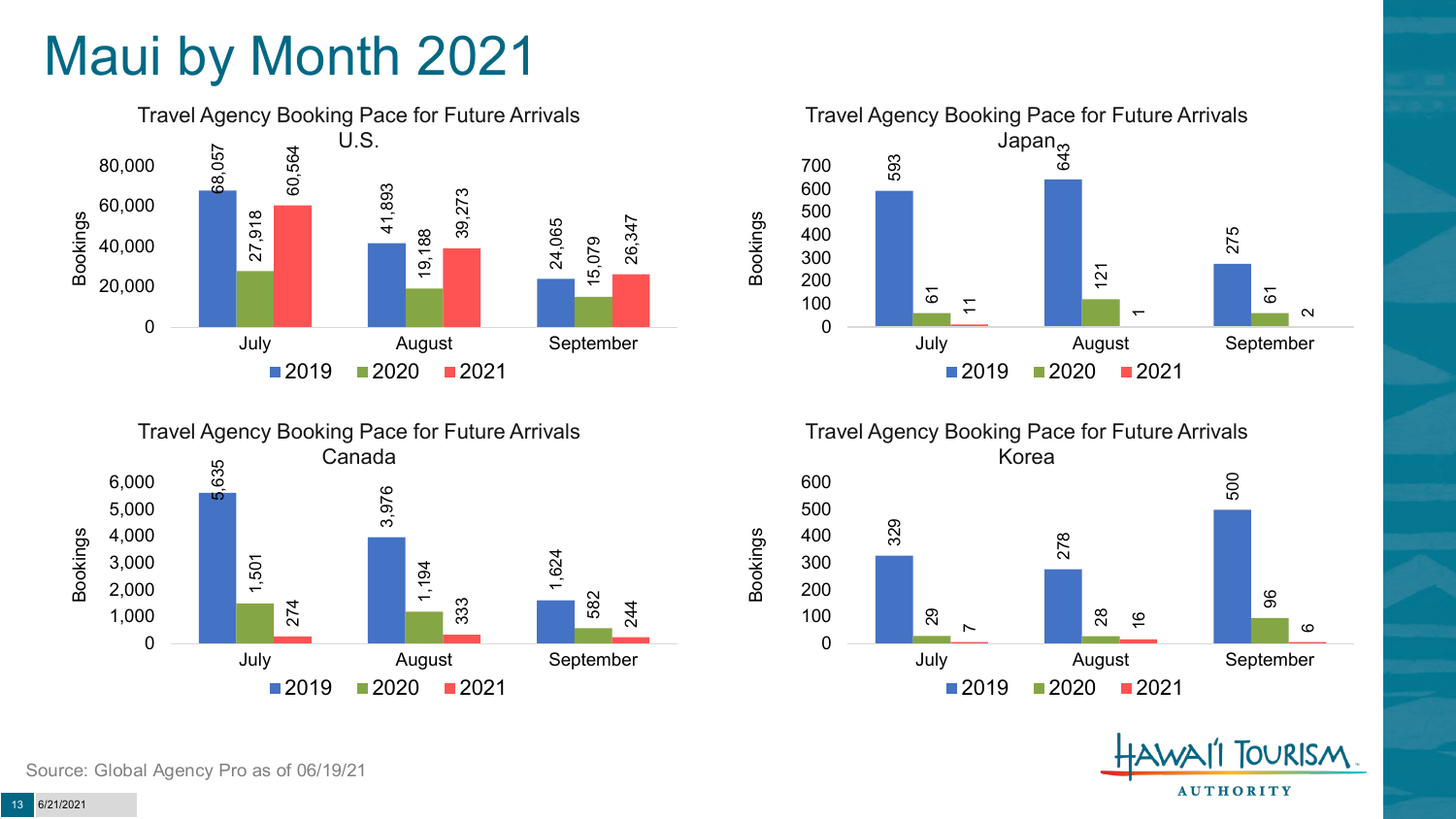# Maui by Month 2021 (cont.)



**TOURISM AUTHORITY**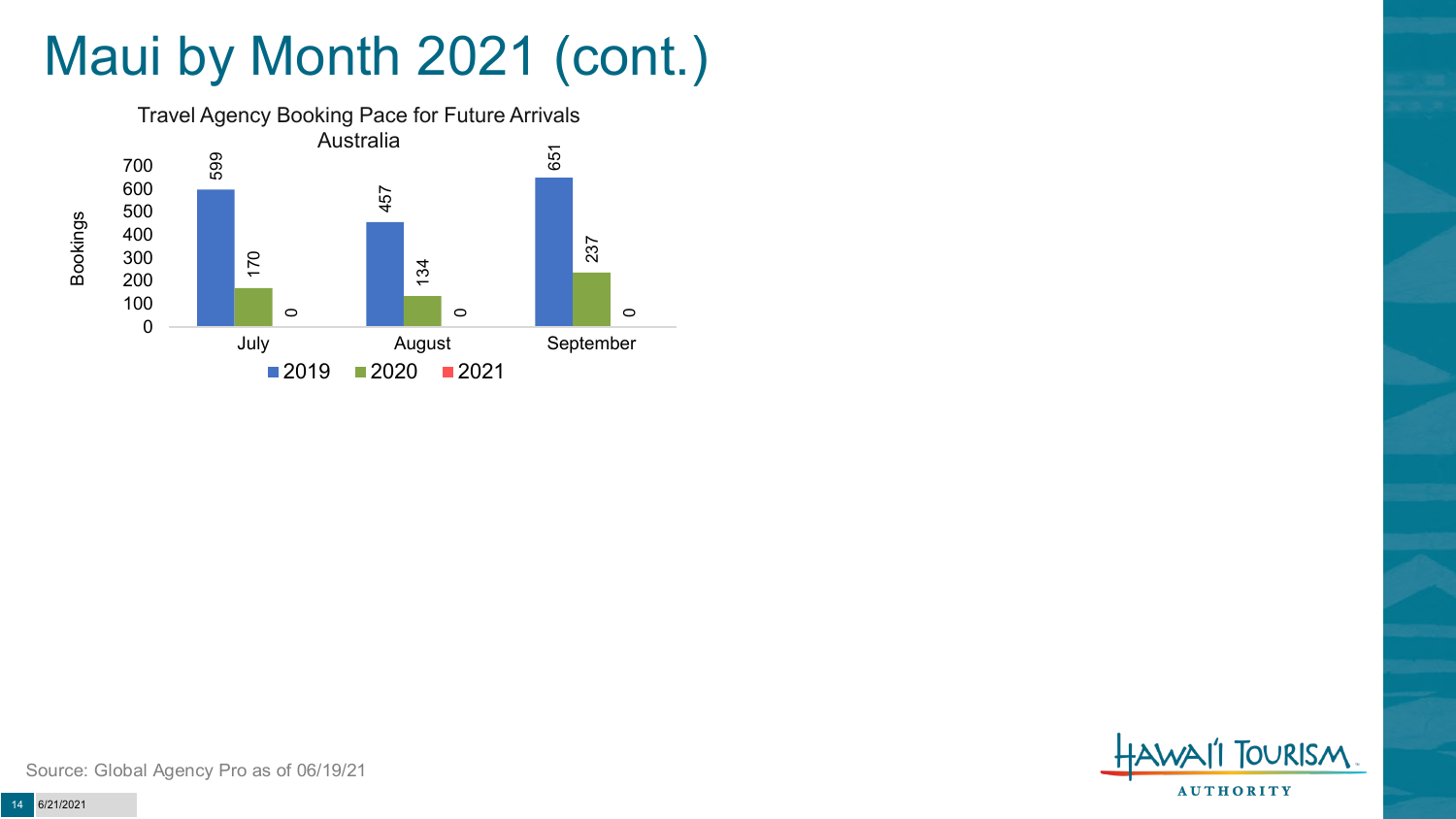#### Maui by Quarter 2021









**FOURISM** 

**AUTHORITY** 

Source: Global Agency Pro as of 06/19/21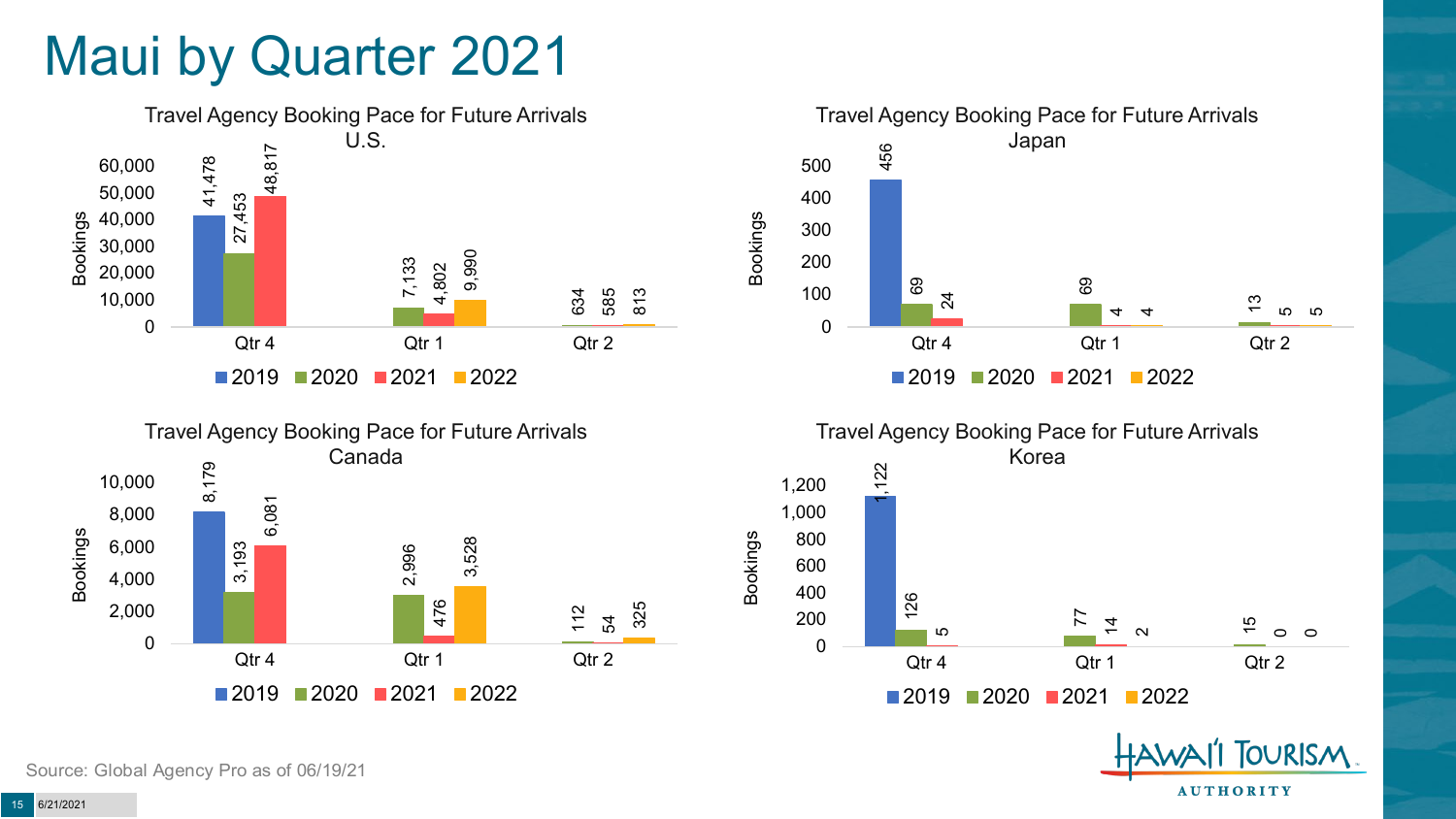#### Maui by Quarter 2021 (cont.)



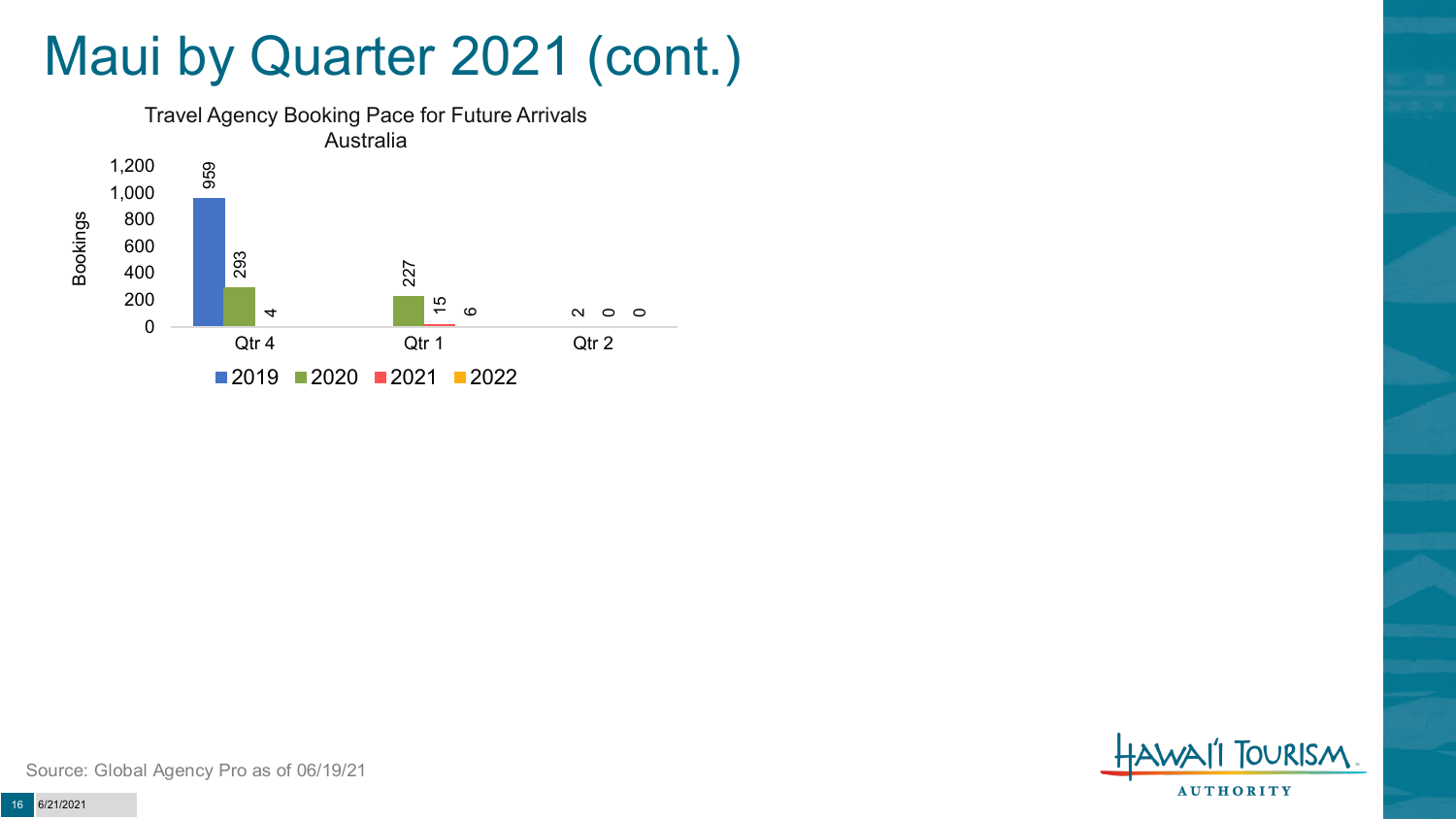## Moloka'i by Month 2021





#### Travel Agency Booking Pace for Future Arrivals Japan  $\bar{}$  $\circ$  $\circ$  $\circ$  $\circ$  $\circ$  $\circ$  July August September  $2020$   $2021$

Bookings

Bookings



2020 2021



Source: Global Agency Pro as of 06/19/21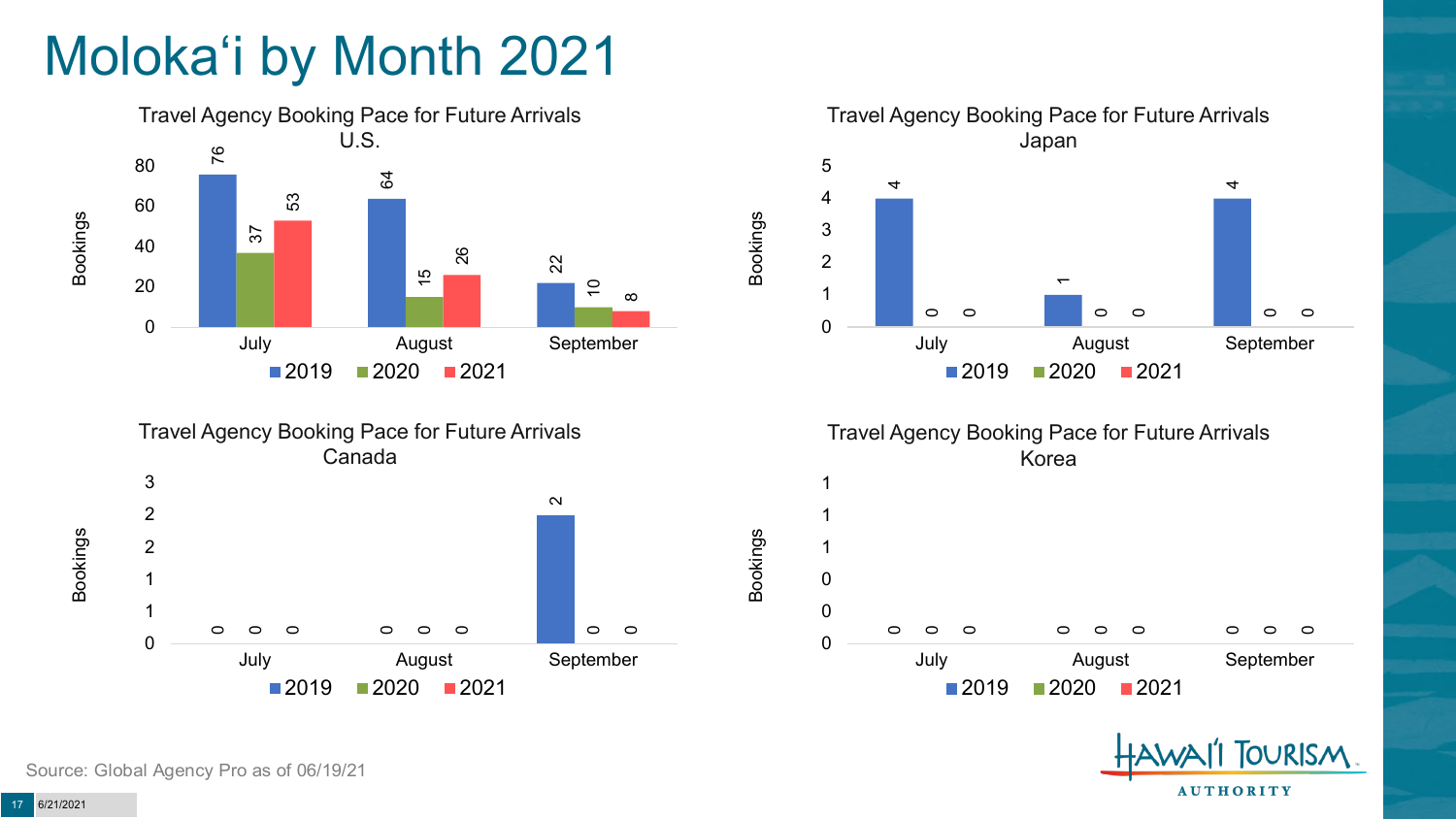### Moloka'i by Month 2021 (cont.)



**TOURISM AUTHORITY** 

Source: Global Agency Pro as of 06/19/21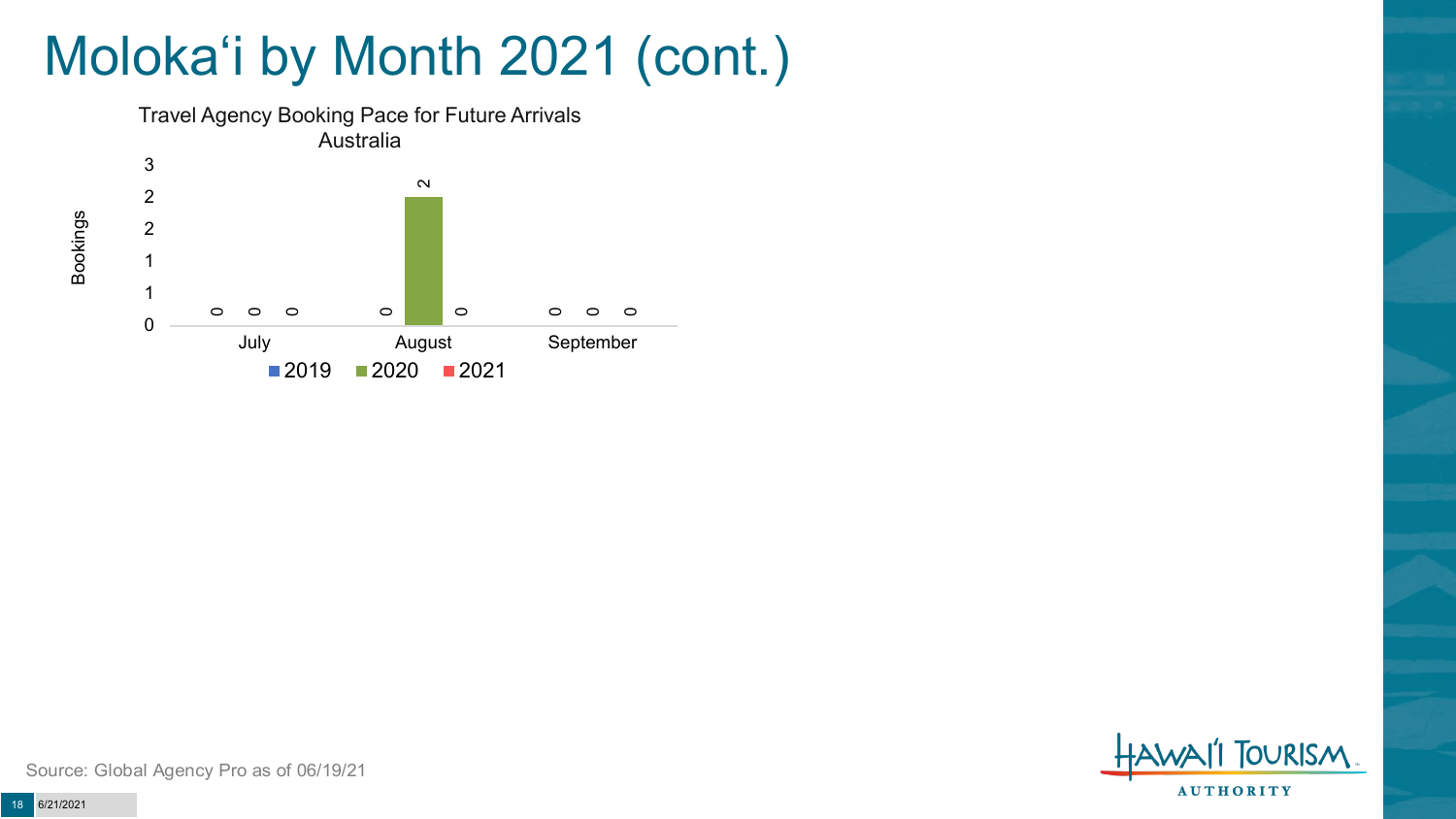### Moloka'i by Quarter 2021







2020 2021 2022

**OURISM** 

**AUTHORITY** 

Source: Global Agency Pro as of 06/19/21

6/21/2021

Bookings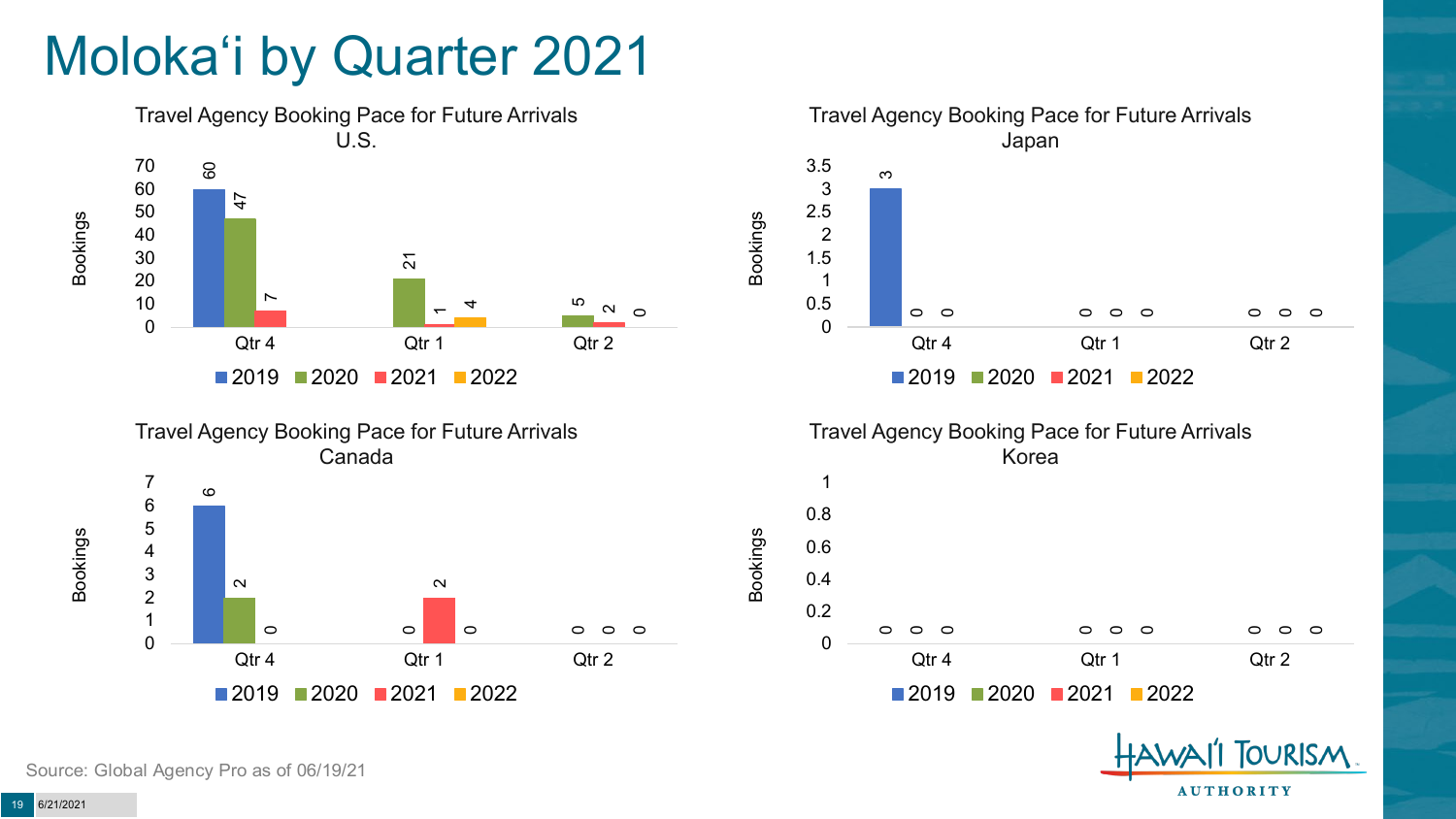#### Moloka'i by Quarter 2021 (cont.)





Source: Global Agency Pro as of 06/19/21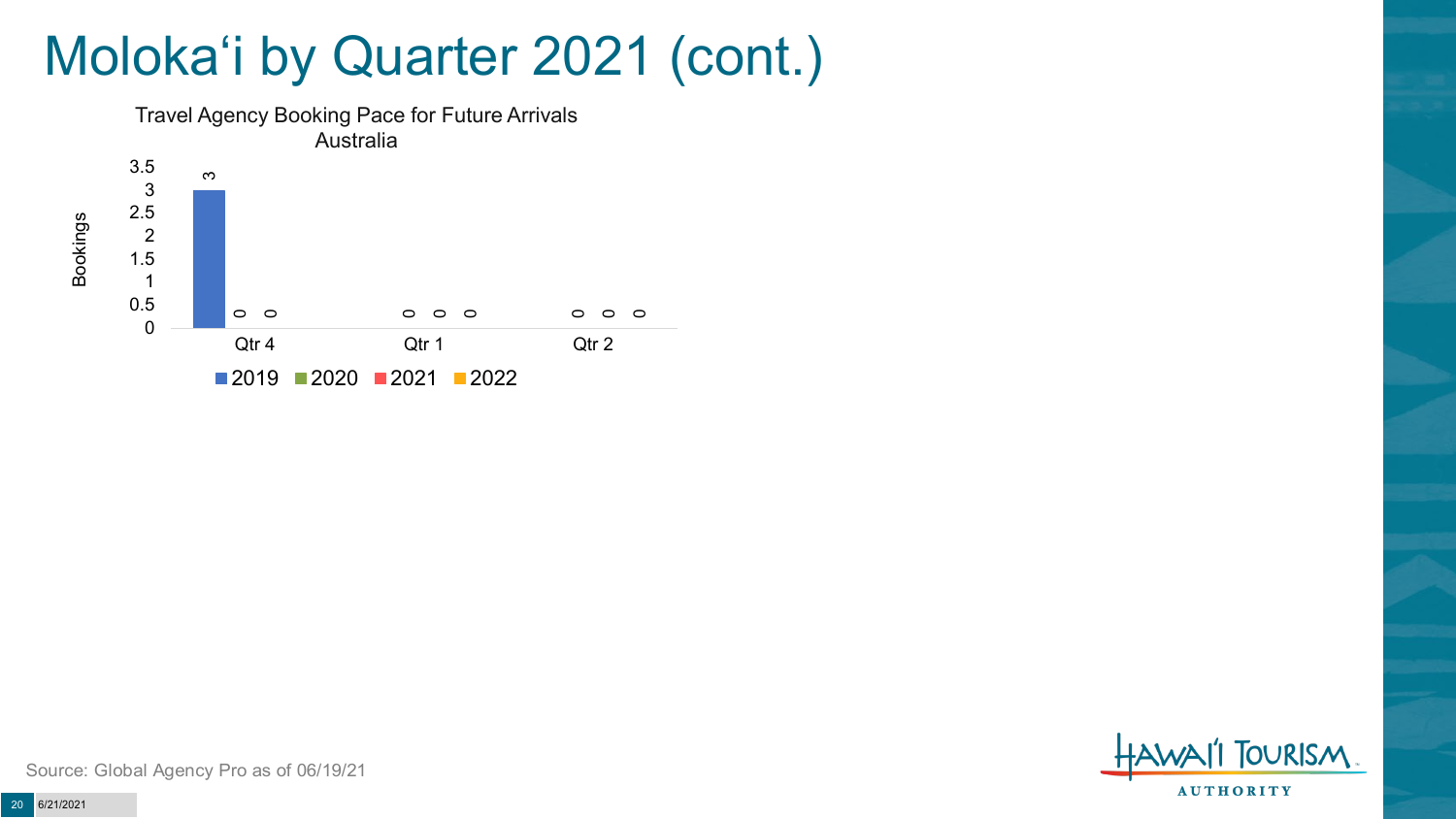### Lāna'i by Month 2021







Travel Agency Booking Pace for Future Arrivals Korea

Bookings





Source: Global Agency Pro as of 06/19/21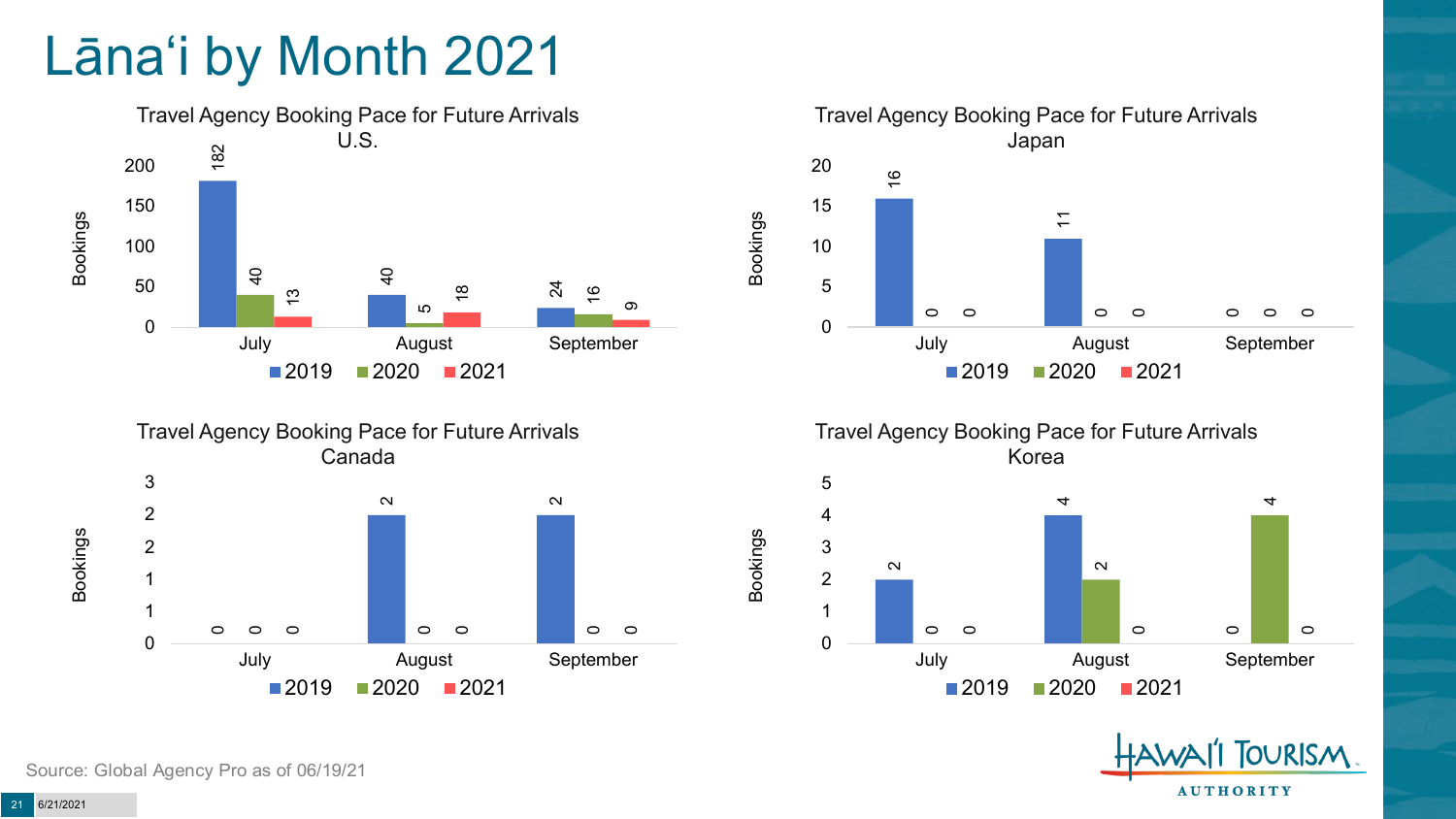### Lāna'i by Month 2021 (cont.)



**TOURISM AUTHORITY** 

Source: Global Agency Pro as of 06/19/21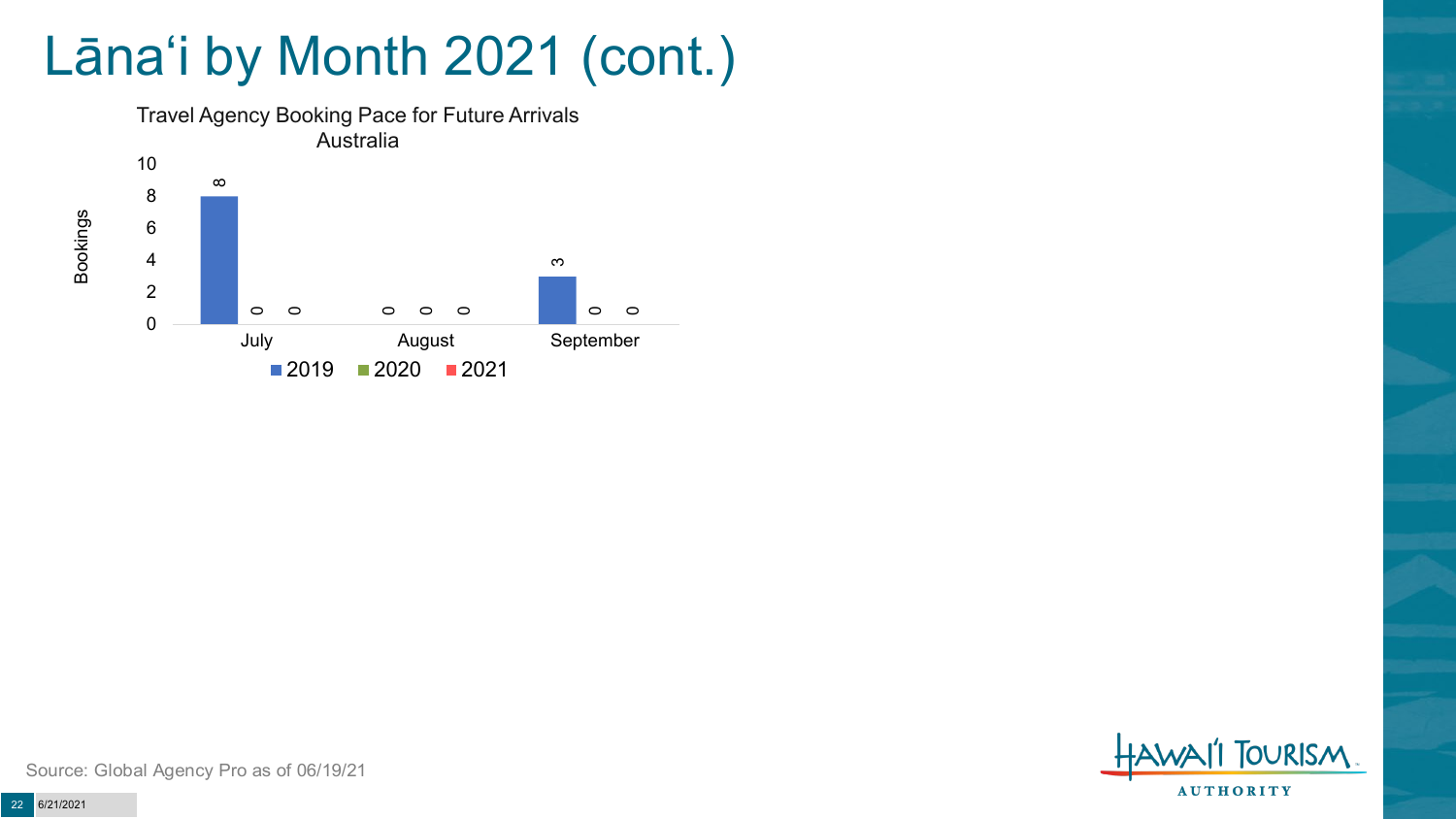#### Lāna'i by Quarter 2021



**OURISM** 

**AUTHORITY** 

Source: Global Agency Pro as of 06/19/21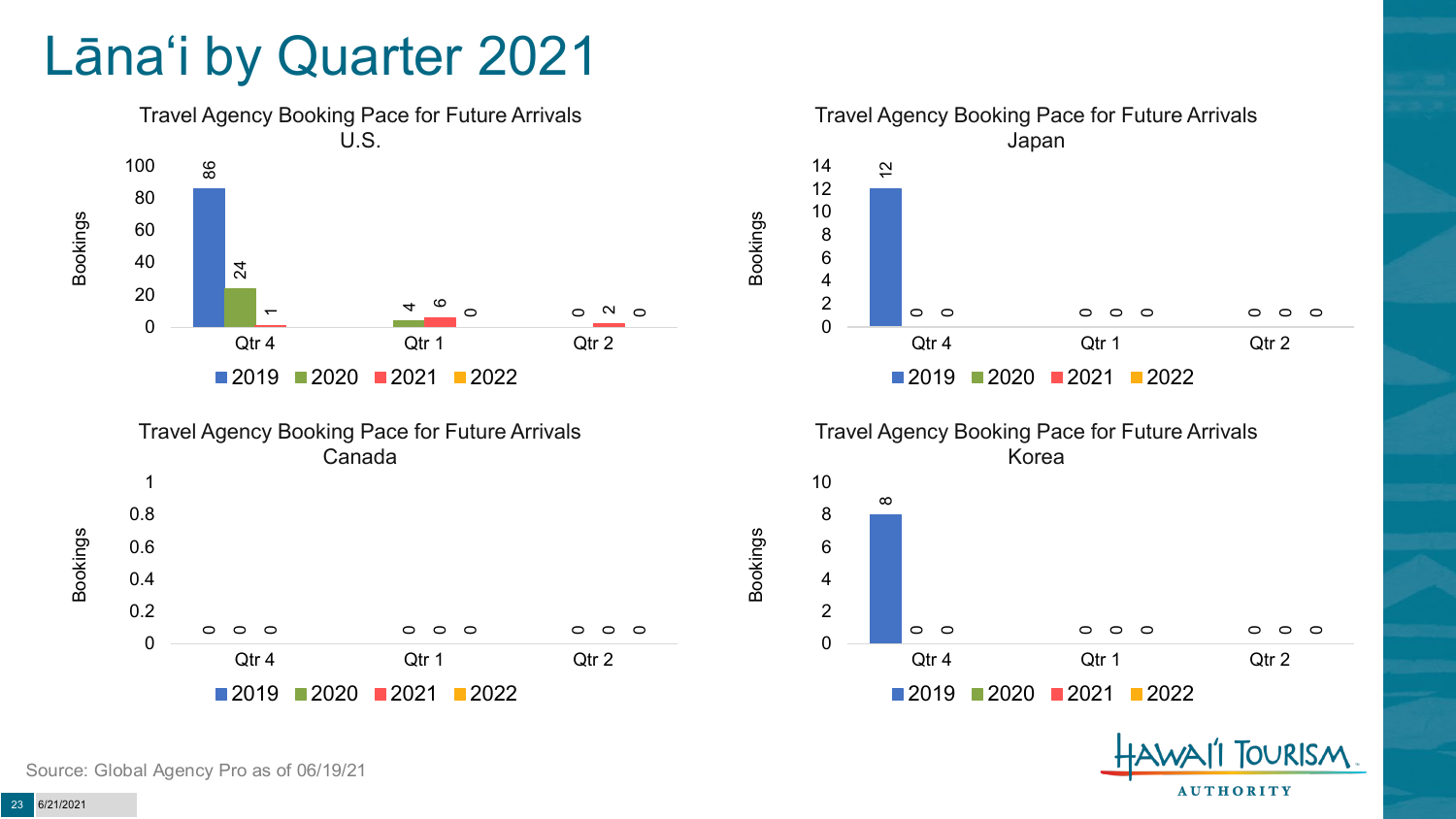#### Lāna'i by Quarter 2021 (cont.)





Source: Global Agency Pro as of 06/19/21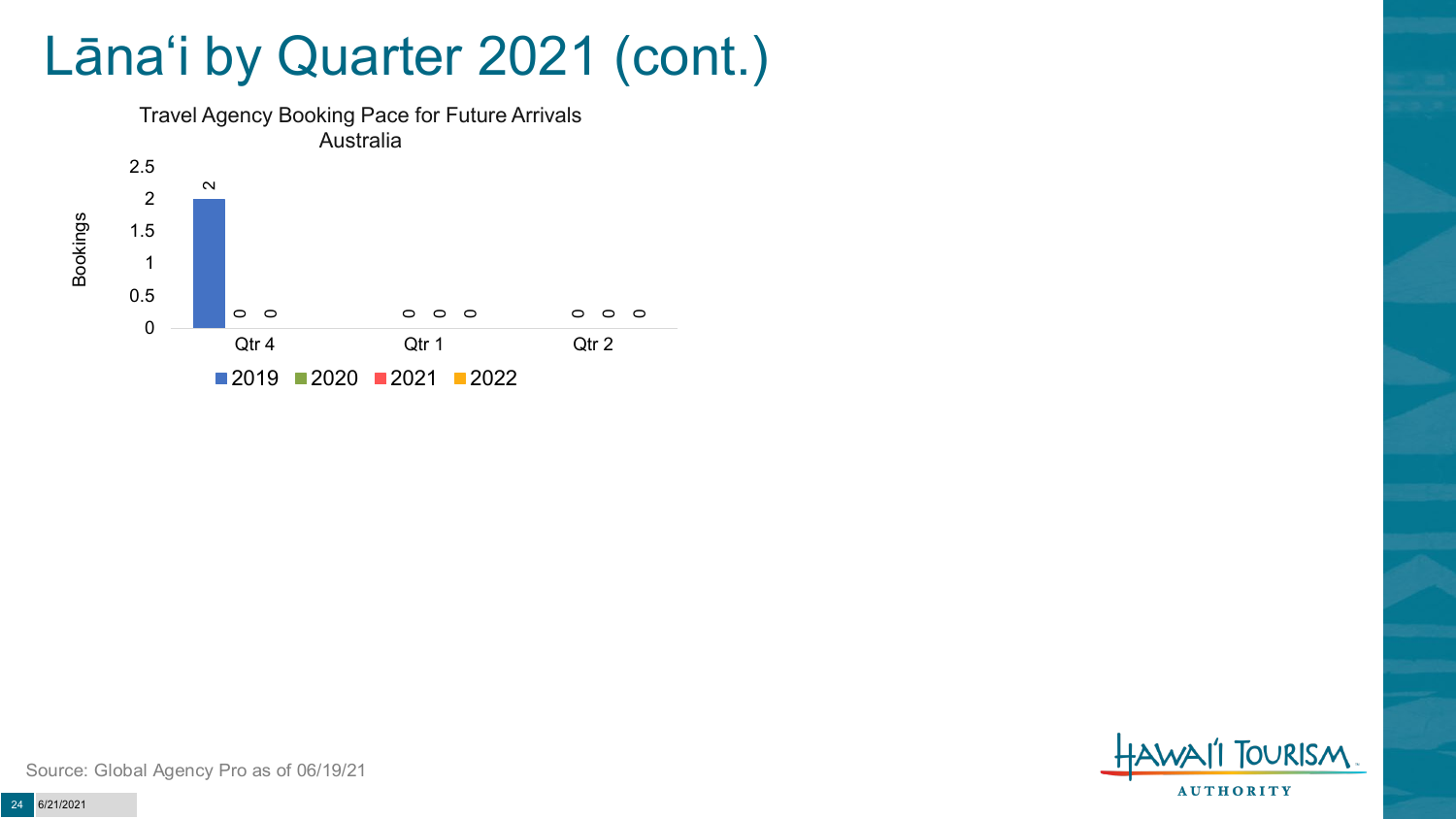## Kaua'i by Month 2021





Travel Agency Booking Pace for Future Arrivals





**TOURISM AUTHORITY** 

Source: Global Agency Pro as of 06/19/21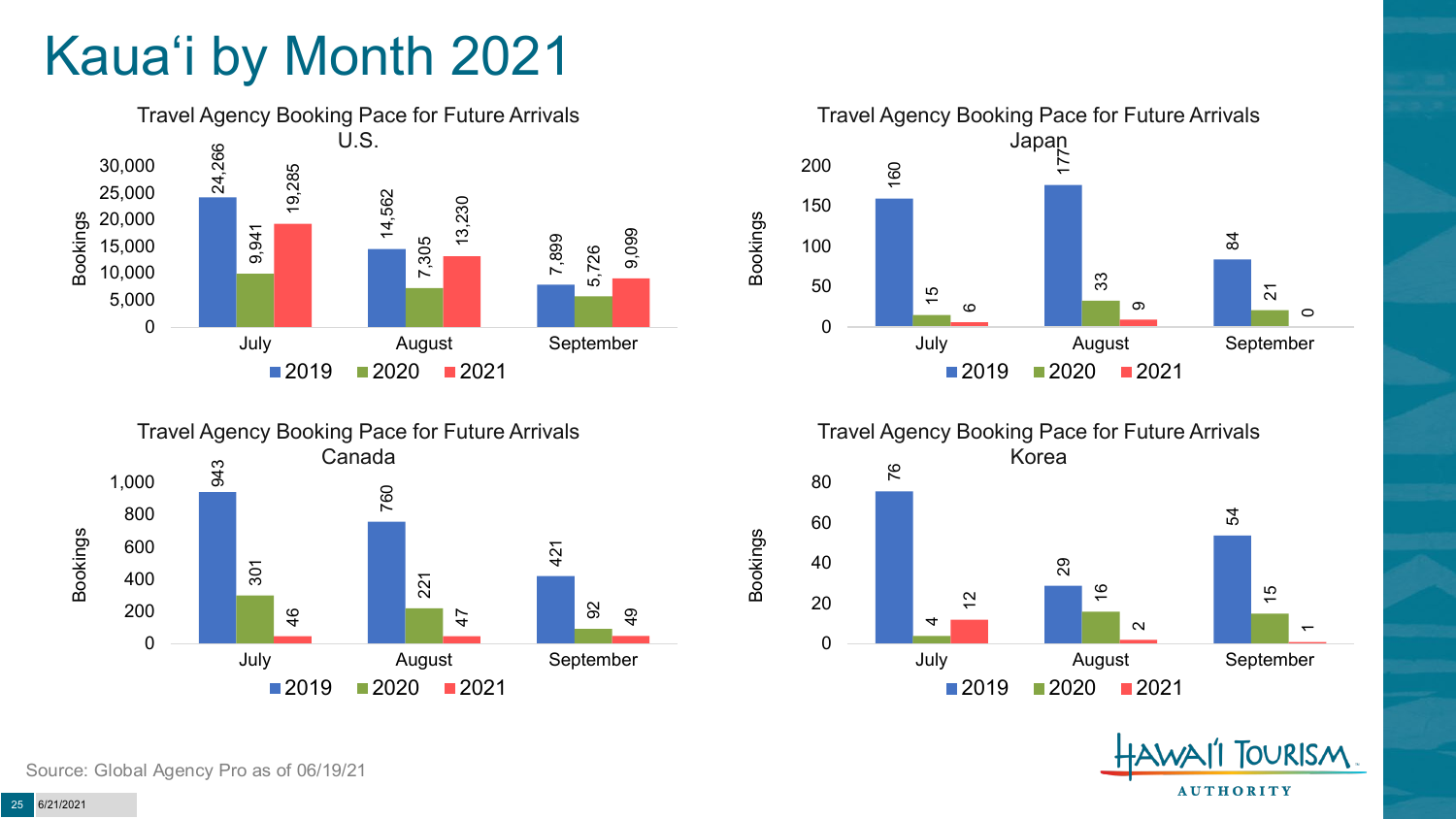## Kaua'i by Month 2021 (cont.)



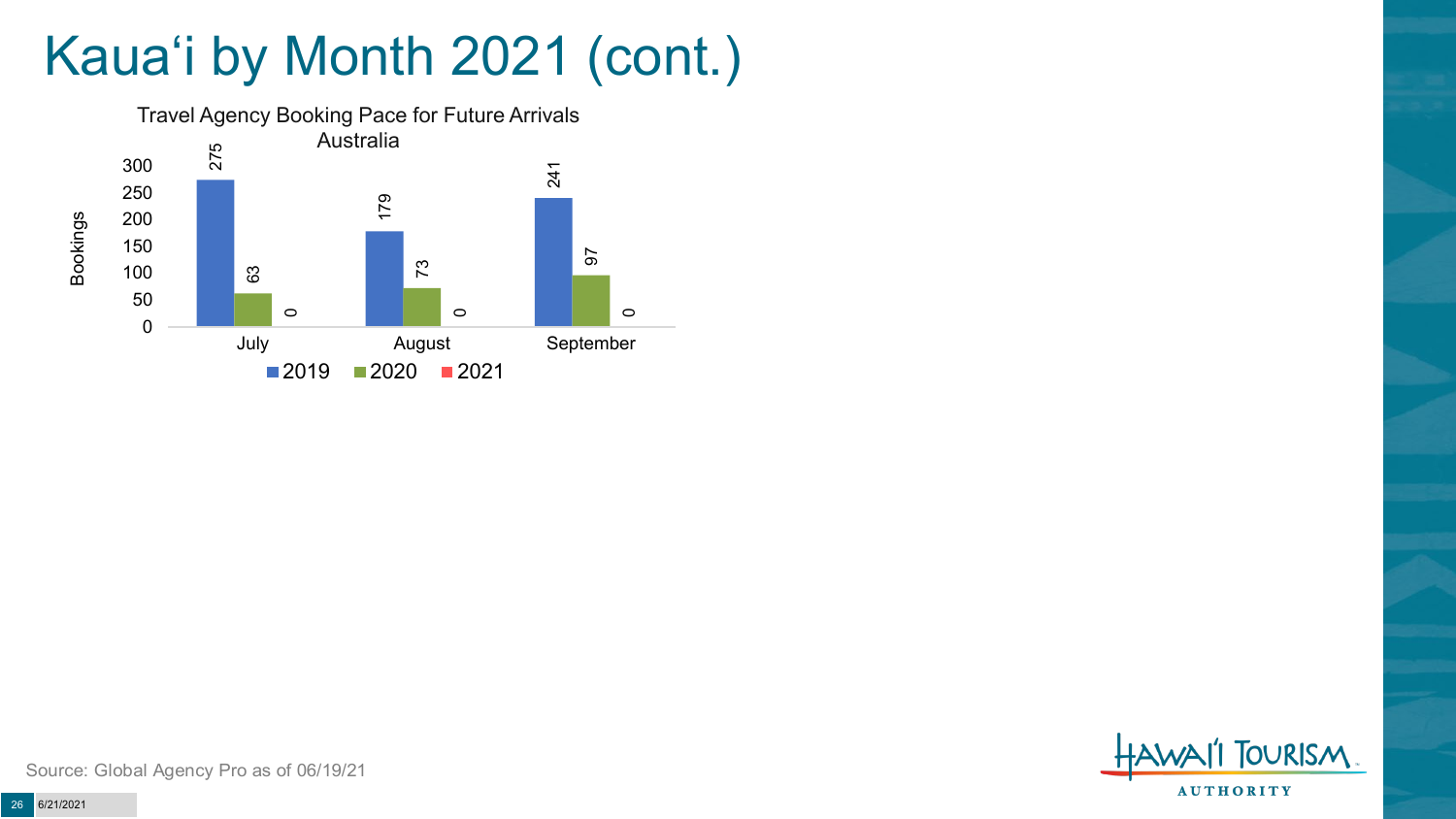#### Kaua'i by Quarter 2021









**OURISM** 

**AUTHORITY** 

Bookings

Source: Global Agency Pro as of 06/19/21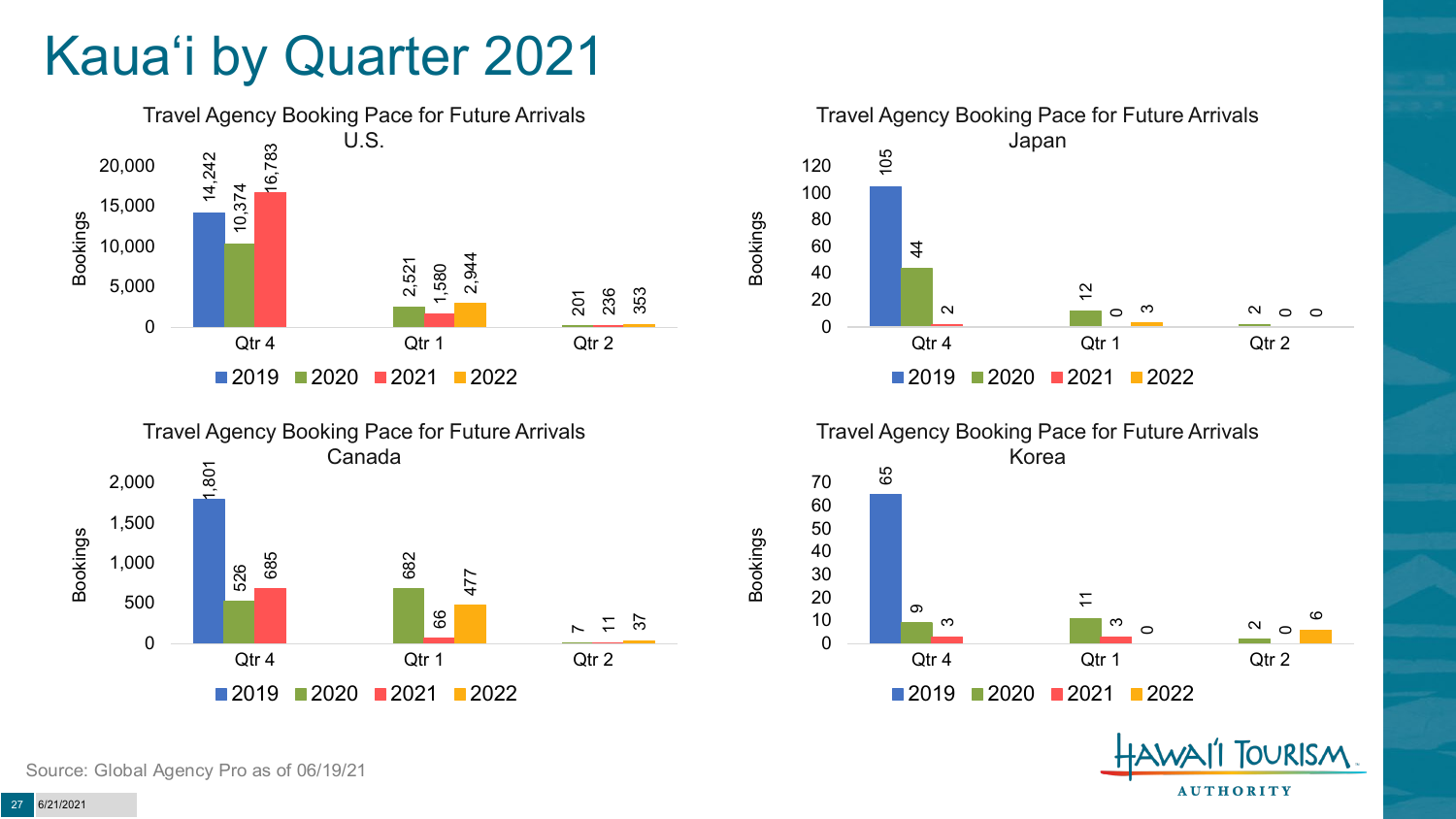#### Kaua'i by Quarter 2021 (cont.)



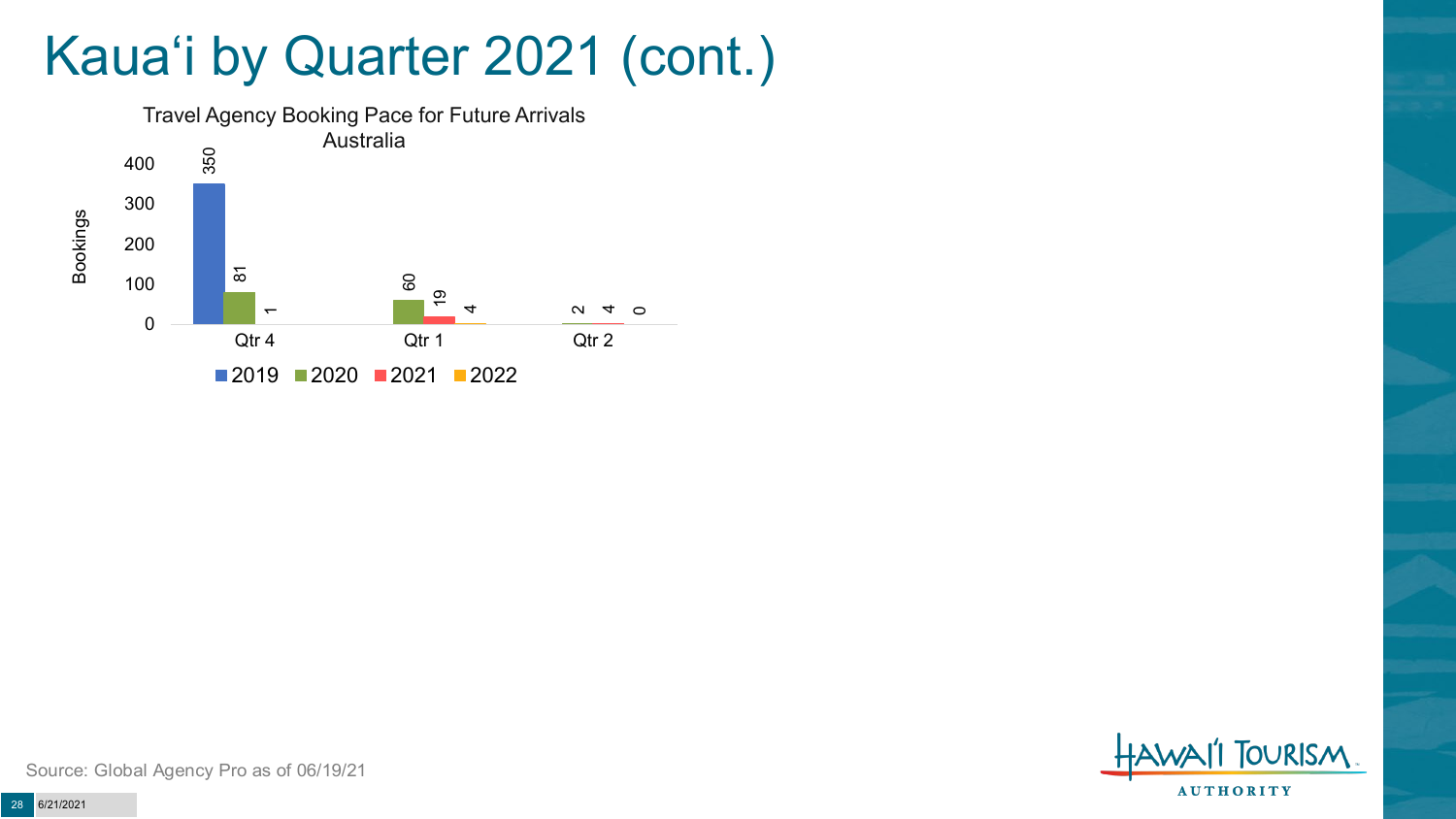## Hawai'i Island by Month 2021







Travel Agency Booking Pace for Future Arrivals Korea

Bookings





Source: Global Agency Pro as of 06/19/21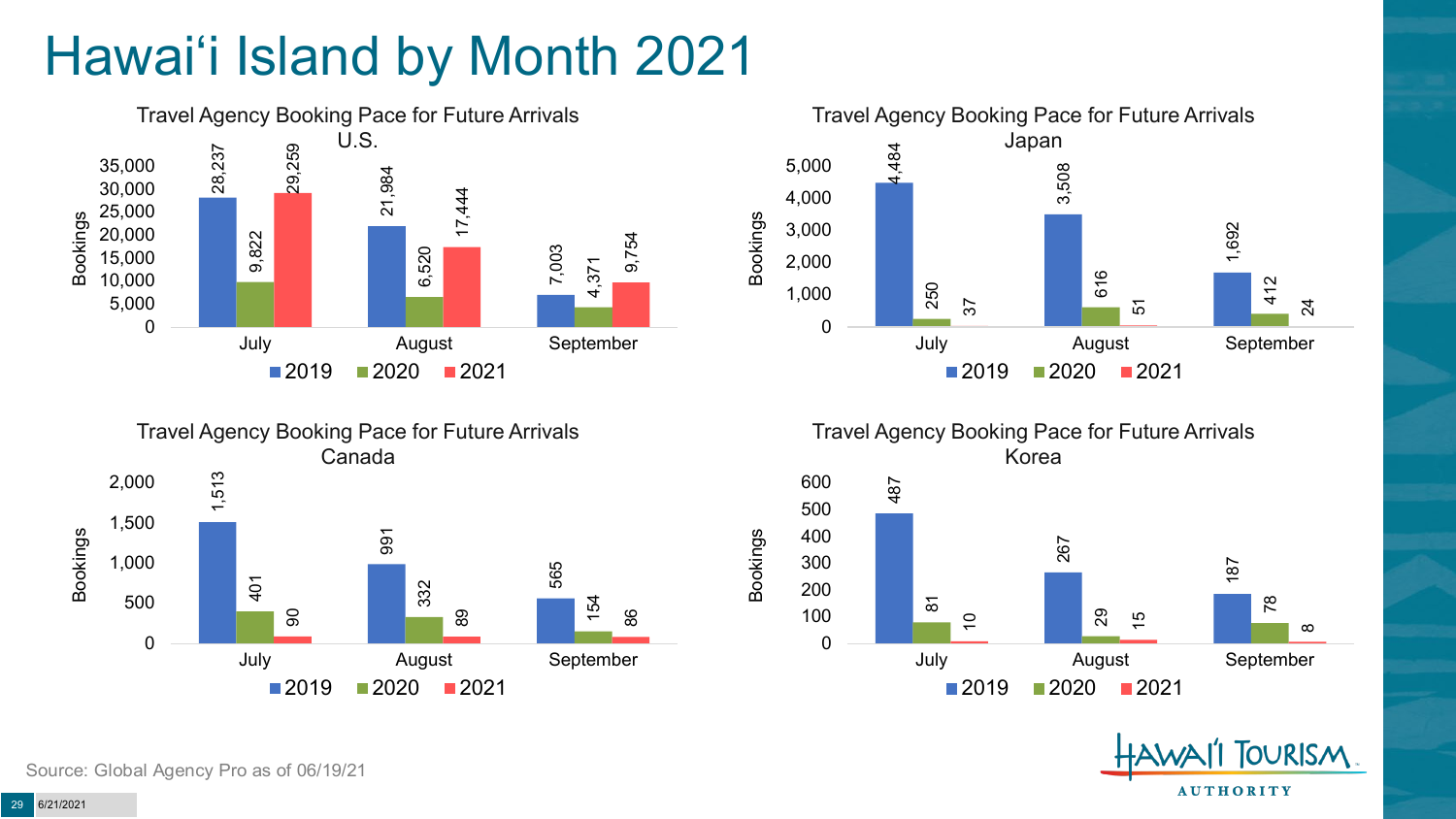## Hawai'i Island by Month 2021 (cont.)



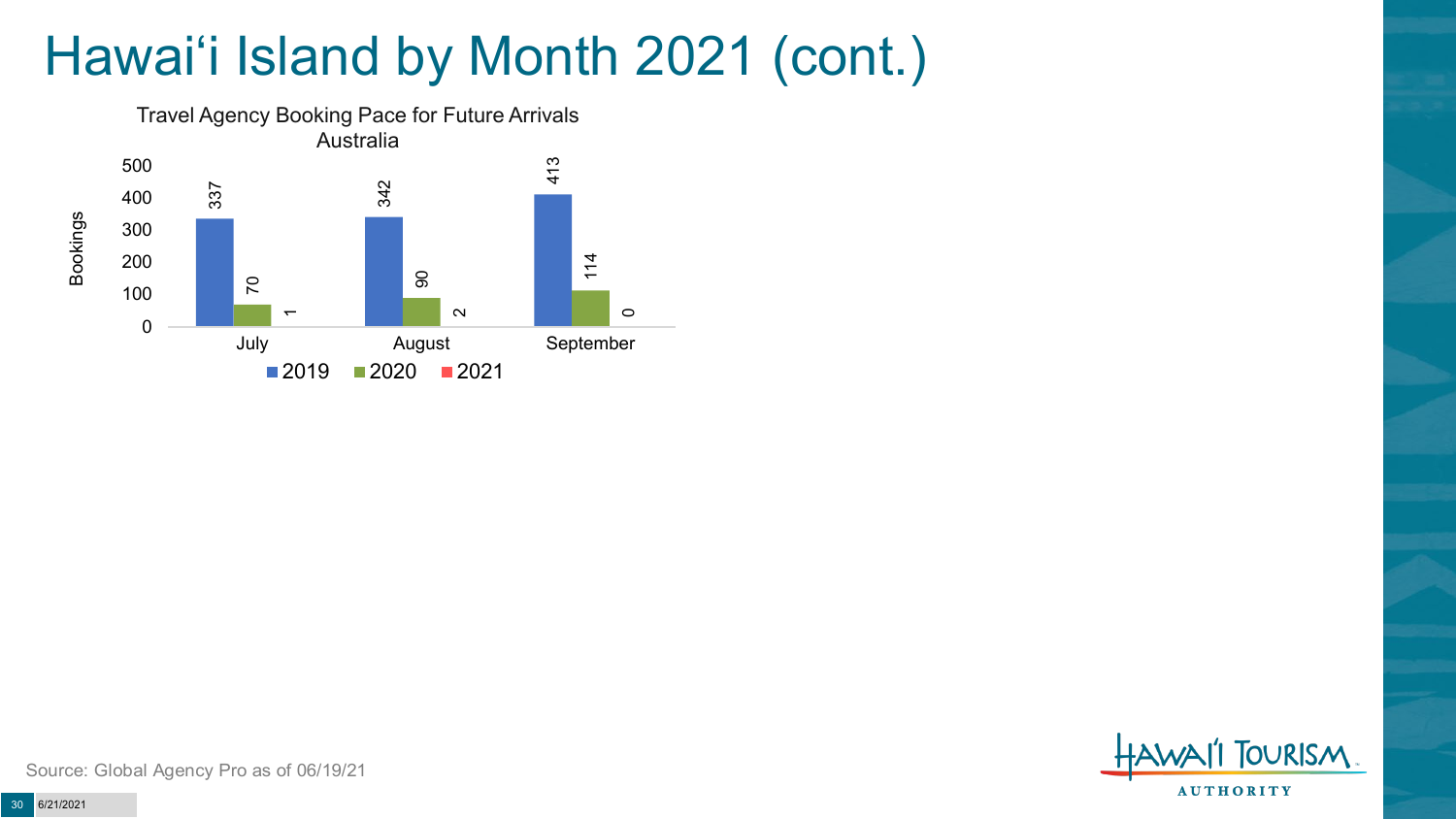## Hawai'i Island by Quarter 2021









**OURISM** 

**AUTHORITY** 

Source: Global Agency Pro as of 06/19/21